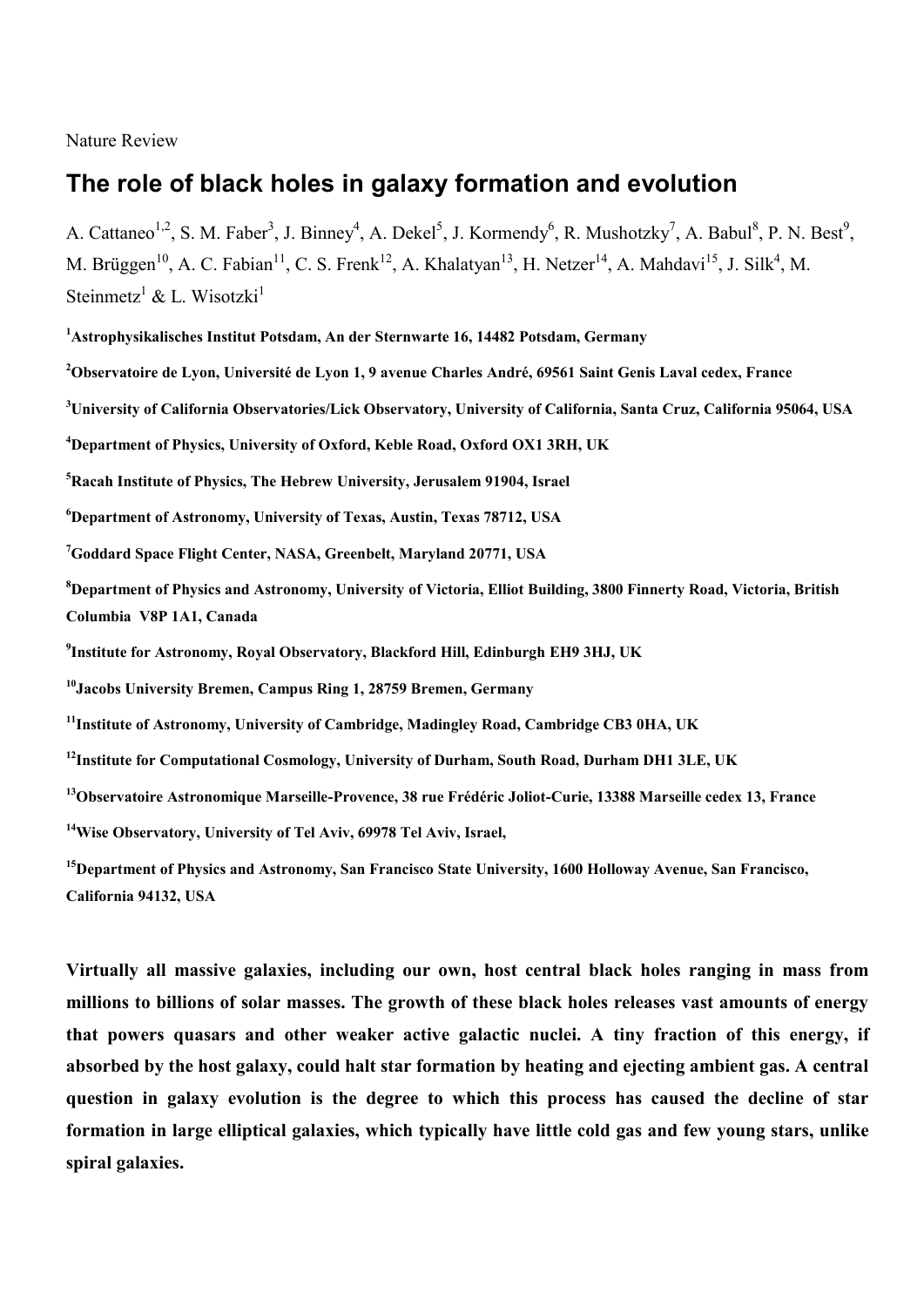Galaxies come in two basic types: 'football-shaped' ellipticals and 'disk-shaped' spirals (Fig. 1). Spirals contain plenty of cold gas, which forms stars, whereas the gas in ellipticals is too hot to form stars. Thus, ellipticals lack the young blue stars that are usually seen in spirals, and are generally quite red. Spirals also have central bulges structurally resembling miniature ellipticals. Owing to this similarity, we use the term ‗bulges' for bulges within spirals and for ellipticals indiscriminately.

Each bulge contains a central black hole, whose mass is proportional to the bulge stellar mass<sup>1-5</sup>,  $M_{\text{BH}} \approx 0.001 M_{\text{bulge}}$ . Black holes and bulges also formed at about the same epoch in the lifetime of the Universe<sup>6,7</sup>. These observations imply that the formation of black holes and the formation of bulges are closely linked. Matter falling onto a black hole releases a huge amount of energy<sup>8</sup>, of the order of 10% of the rest mass energy,  $E = mc^2$ , mainly in the form of photons but also in the form of radio-luminous jets of charged particles<sup>9,10</sup>. Even a tiny fraction (<1%) of the energy released within each bulge could heat and blow away its entire gas content, thus explaining the lack of star formation in bulges.

The theorist's goal is to understand these observations in a cosmological context. In the standard picture<sup>11–13</sup>, most of the Universe is composed of dark matter, whose nature is unknown. Protons, electrons and neutrons, which compose gas and stars, make up the rest. They interact with dark matter purely through gravity, which determines the evolution of the Universe on large scales. The Universe emerged from the Big Bang with small inhomogeneities. These eventually grew into lumps, called haloes, by attracting surrounding matter gravitationally (Fig. 2). The competition between radiative cooling and gravitational heating determines the fate of gas in these haloes<sup>14–16</sup>. In low-mass haloes, cooling dominates. Galaxies grow through the accretion of gas that falls to the centre in cold flows<sup>17,18</sup>, settles into disks<sup>19</sup> (but see refs 20, 21), and forms stars. However, when the halo mass grows above a critical value of about  $10^{12}$ solar masses<sup>18</sup>, heating dominates, and the gas no longer accretes onto galaxies. Halo mergers form large haloes that contain tens or even hundreds of galaxies, called groups or clusters, respectively. Galaxy mergers within haloes transform disks into bulges<sup>22</sup> and are the only opportunity for galaxies to grow after they have ceased to accrete gas.

In mergers of galaxies that are still accreting gas, the gas falls to the centre, triggers starbursts, and is often observed to feed the rapid growth of black holes<sup>23,24</sup>, although, observationally, the connection between active galactic nuclei (AGN) and mergers remains controversial<sup>25–27</sup>. Black holes respond to this fuelling by feeding energy back to the surrounding gas. This energy produces winds<sup>28–33</sup>, which may accelerate the star formation rate by compressing the gas<sup>34</sup>. In the most dramatic scenario, all the gas is blown away, so black hole growth and star formation suddenly terminate<sup>35–39</sup>. Computer simulations suggest that this 'quenching' is necessary to explain why ellipticals are red<sup> $40,41$ </sup>. The chemical composition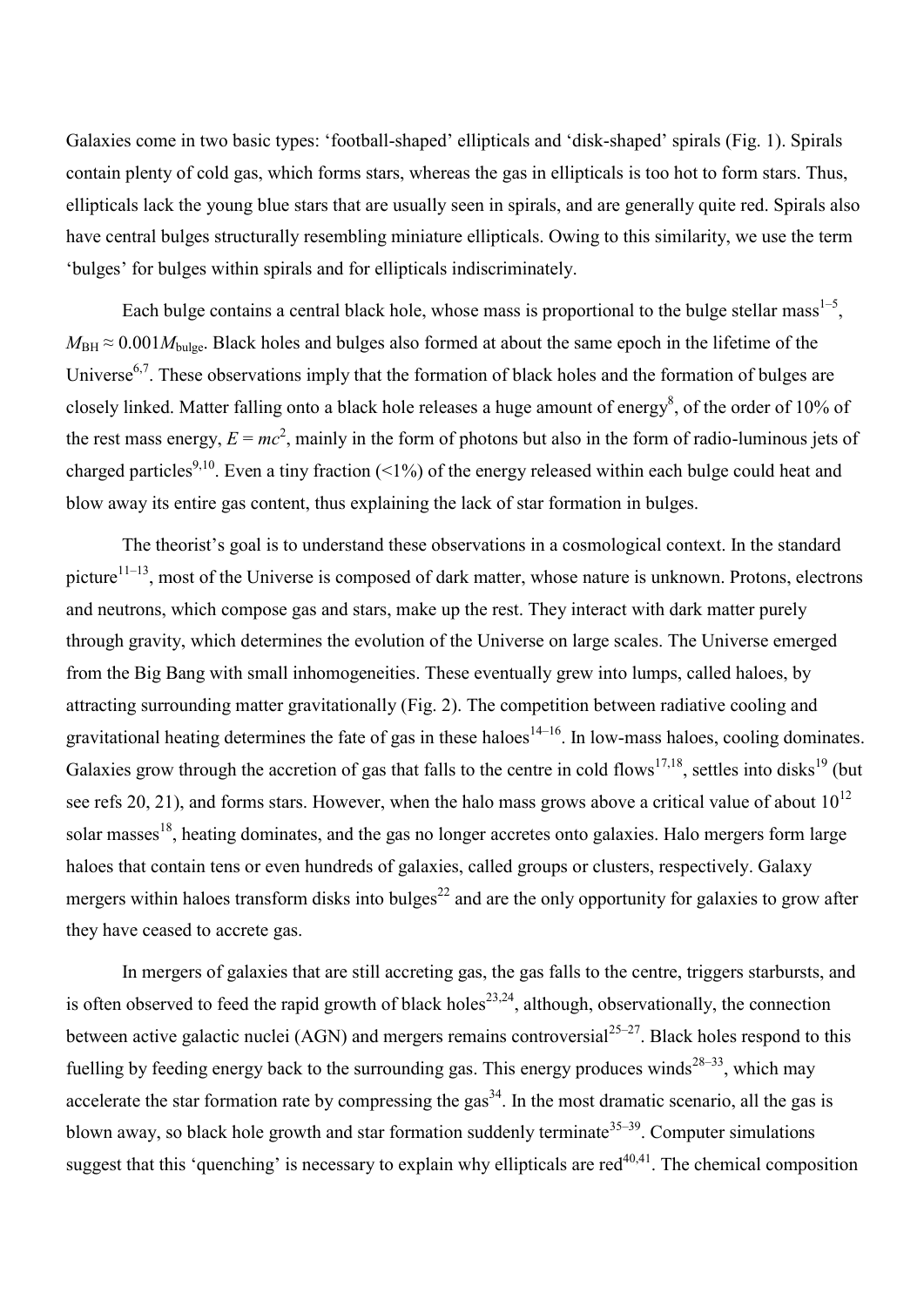of giant ellipticals implies that the star formation epoch was brief. This is another reason for considering a mechanism that could 'quench' star formation abruptly<sup>42</sup>.

In galaxies that have ceased to accrete gas, the main epoch of star formation and black hole accretion is over, but even weak AGN can open large cavities in the hot gas through the mechanical action of their jets<sup>43–45</sup>. In this 'maintenance mode', black holes couple to the hot gas and adjust their residual accretion rates to provide the energy that is needed to maintain it at constant temperature<sup>46–48</sup>, either through a continuous series of minor events<sup>44,45,49</sup>, or through episodic quasar activity<sup>50,51</sup>. The strongest evidence for this loop cycle is in galaxy clusters. Its action reduces considerably the rate at which gas cools and accretes onto the central galaxies<sup>52,53</sup>.

These discoveries have lead to a richer picture of galaxy formation, in which black holes play a major part. Modelling these effects is essential to understand the masses, colours<sup>54–56</sup> and structural properties<sup>57</sup> of ellipticals within a cosmological theory of galaxy formation.

## **Black holes in the formation of red ellipticals**

Black hole masses are tightly related to the stellar mass<sup>3</sup> and the stellar velocity dispersion<sup>4,5</sup> within the host bulges. These correlations imply a causal link between the formation of black holes and the formation of bulges, but they can be interpreted in two ways.

In the first interpretation, black hole accretion and star formation occur together because they both feed from the same gas, brought to the centre by gas-rich mergers and disk instabilities. Black hole accretion terminates when star formation has used up all the gas. The correlation between black hole growth and starbursts observed in ultraluminous infrared galaxies<sup>24</sup>, quasars<sup>58</sup> and nearby Seyfert galaxies<sup>59</sup> supports this scenario, explaining why the black hole mass is proportional to the bulge mass.

In the second interpretation, star formation terminates when the black hole blows all the gas outside its host galaxy<sup>35–38</sup>. Feedback requires a minimum power and thus a minimum mass because, for a given black hole mass, there is a maximum AGN luminosity, called the Eddington limit, above which the radiation-pressure force outwards exceeds the gravitational force inwards, suppressing the gas flow onto the black hole. The velocity dispersion is the bulge property that is most closely linked to the black hole because it determines the depth of the potential well from which the gas has to be expelled, and thus the minimum black hole mass for feedback.

The efficiency with which AGN can transfer energy to the surrounding gas determines which picture is closer to reality. Photons and jets from AGN can drive winds in two ways. They can heat the gas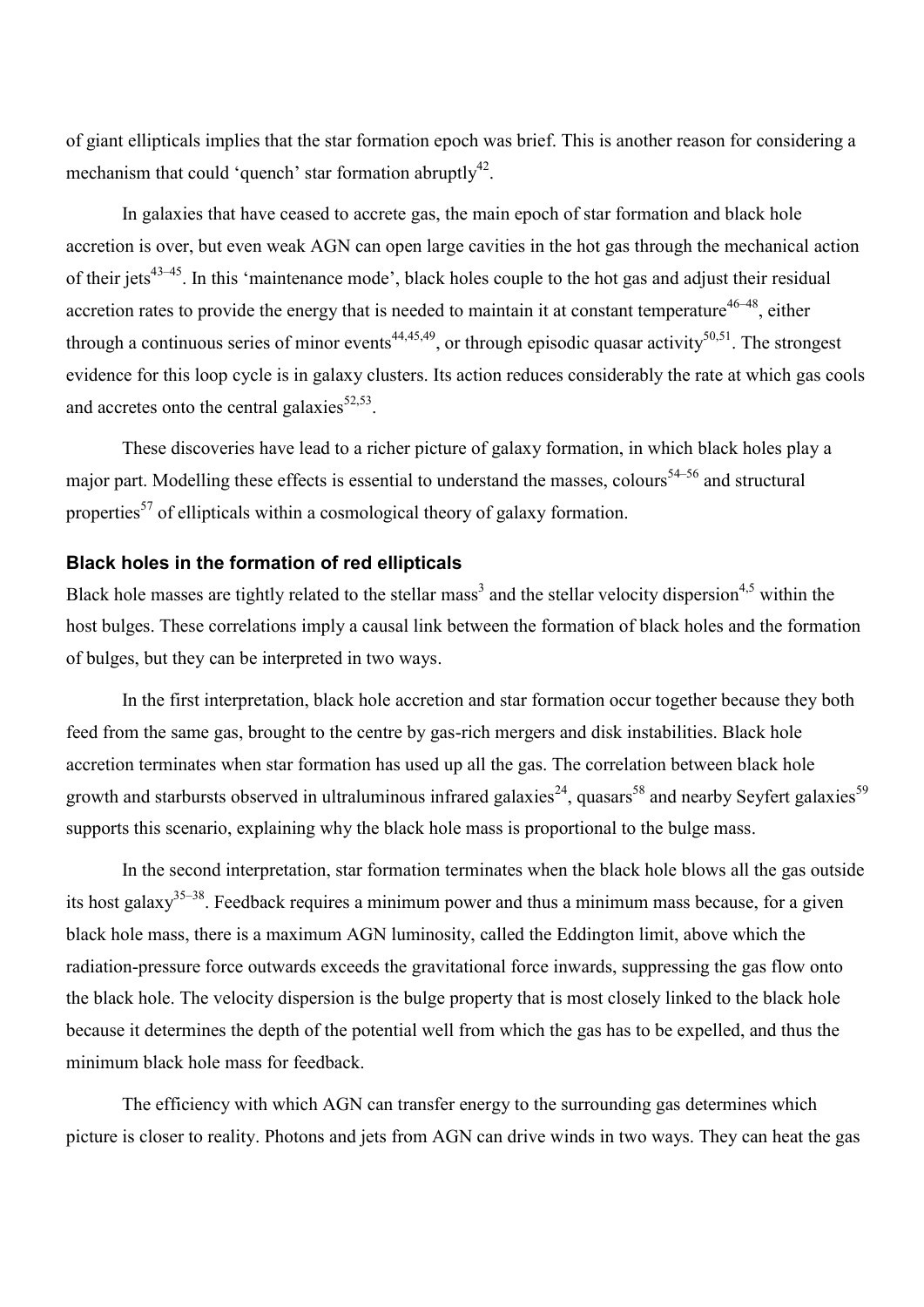and cause it to expand (thermal 'energy-driven' winds) or they can push it out (pressure 'momentumdriven' winds). Photons heat the gas by photoionizing metals such as iron, which retain their inner electrons even at high temperature, and by Compton scattering. Radiation pressure on ionized gas is only important in the immediate proximity of black holes, where it determines the Eddington limit, but radiation pressure on dust is important even on galactic scales because dust has a high absorption cross-section. Absorption by resonance lines is another mechanism that transfers momentum to the gas, and may explain the high-speed winds in broad absorption line quasars<sup>33</sup>. Jets can produce 'energy-driven' winds via shock heating and 'momentum-driven' winds via ram pressure.

All these processes contain large inefficiencies, which are difficult to quantify: metals that retain some electrons even at high temperature are a small fraction of the atoms in the gas; the photoionization cross-section is large only in a narrow frequency band; Compton scattering transfers only a small fraction of the photon energy to an electron; and jets tend to escape from their host galaxies and to deposit most of their energy outside. The transfer of momentum from the photons to the gas by way of radiation pressure is the only process that can be almost 100% efficient, but dust must cover a large solid angle. The low momentum of photons with respect to their energy also limits the mass that can be ejected through this mechanism, as photons are massless particles. If the momentum in the photons radiated by an AGN was transferred to the gas with 100% efficiency, this momentum could eject a gas mass equal to at most  $\sim$ 10% of the bulge stellar mass, which is the mass of the gas that is typically left over at the end of a gas-rich merger. Thermal-wind<sup>35,39</sup> and radiation-pressure-driven-wind<sup>36–38</sup> models have been used to compute the relation between black hole mass and bulge velocity dispersion. However, this is not a discriminating test because both cases can match the data.

Optical/ultraviolet<sup>28,29</sup> and X-ray<sup>30,31</sup> spectroscopy confirm that quasars can accelerate winds with speeds of thousands to tens of thousands of kilometres per second. Their variability on short timescales suggests that these are nuclear rather than galactic winds, but some kiloparsec-scale winds are observed<sup>29</sup>. Integral-field spectroscopy has also detected bipolar winds with speeds of thousands of kilometres per second aligned with the jets of high-redshift radio galaxies<sup>32</sup>.

The mere existence of AGN winds is no proof that they 'quench' star formation, but observations of post-starburst galaxies find that two-thirds of them contain winds with speeds of  $500-2,000$  km s<sup>-1</sup> (ref. 60). These speeds are higher than the wind speeds usually found in starbursts. They, therefore, suggest a quasar origin and a probable role of quasars in the ‗quenching' of post-starburst galaxies.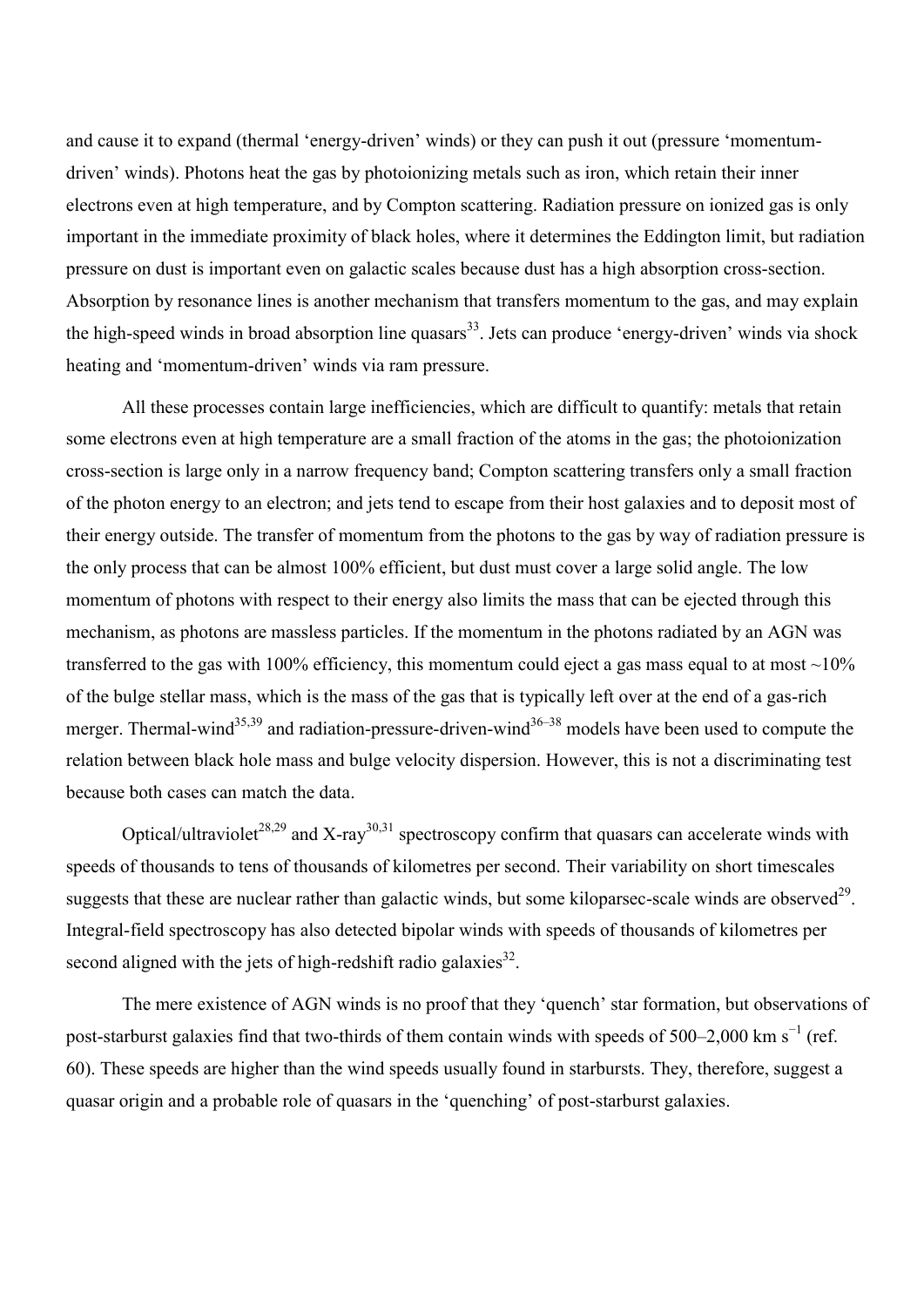In the Sloan Digital Sky Survey (SDSS), which probes nearby galaxies, star-forming, ‗active' and 'passive' ellipticals delineate a sequence from blue to red on the galaxy colour–mass diagram<sup>61</sup>. The interpretation is that when the growth of the black hole is activated, the star formation rate declines. However, in the overall population of SDSS galaxies, the star formation decline appears to be gradual<sup>62</sup> and is not linked to any dramatic event. The situation may be different at high redshift, where starbursts and quasars were more common and more powerful, and where star formation in the progenitors of giant ellipticals lasted for less than a gigayear (ref. 42).

# **Black holes in galaxy clusters**

The gas in massive galaxies, groups and clusters is hot and radiates copiously in X-rays. The problem of explaining why this gas does not quickly cool off is known as the 'cooling flow' problem. This problem has been heavily investigated in galaxy clusters, where the observational constraints are particularly strong $52,53$ .

X-ray groups and clusters fall into two categories: systems in which the X-ray surface brightness increases steeply towards the centre—that is, 90% of the X-ray-selected groups and clusters with halo mass  $(M_{halo}) \le 10^{14}$  solar masses, and 50% of the clusters with  $M_{halo} \ge 10^{14}$  solar masses<sup>63</sup>—and systems with shallower surface brightness profiles. The gas luminosity per unit volume is equal to  $n^2A$ , where *n* is the gas density, and  $\Lambda$  is the cooling function;  $\Lambda$  depends on the gas temperature  $\Lambda$  and on the gas chemical composition. X-ray spectroscopy shows that *T* is always of the order of the virial temperature  $T_{\text{vir}}$  at which the gas is in equilibrium with gravity. Therefore, the difference between the two types of cluster must be in their density profiles.

In the first type of cluster, the gas has a high central density and radiates its thermal energy on a timescale  $t_{\text{cool}} \approx (3/2)kT/n^2A$ , where *k* is the Boltzmann constant, that is usually less than a gigayear over much of the cluster core. These clusters are called ‗cool-core' clusters because *T* decreases towards the centre. However, cool-core clusters are not 'cold core' clusters: the temperature drops towards the centre by only a factor of three. From the absence or weakness of the soft X-ray line Fe XVII, one infers that the amount of gas that cools radiatively below this temperature is ten times less than expected from how much heat is lost to X-rays<sup>52,53</sup>. As the gas radiates but does not cool, there must be a compensating energyinjection mechanism.

Further evidence comes from the relation between X-ray luminosity  $(L_X)$  and X-ray temperature (*T*). At  $T \ge 3$  keV, where bremsstrahlung is the main radiation mechanism, the X-ray luminosity is  $L_X \propto n^2 T_{\text{vir}}^{1/2} r_{\text{halo}}^3$ , and  $T_{\text{vir}} \propto M_{\text{halo}}/r_{\text{halo}}$ , where  $r_{\text{halo}}$  is halo radius. If *n* scaled with the halo density, which is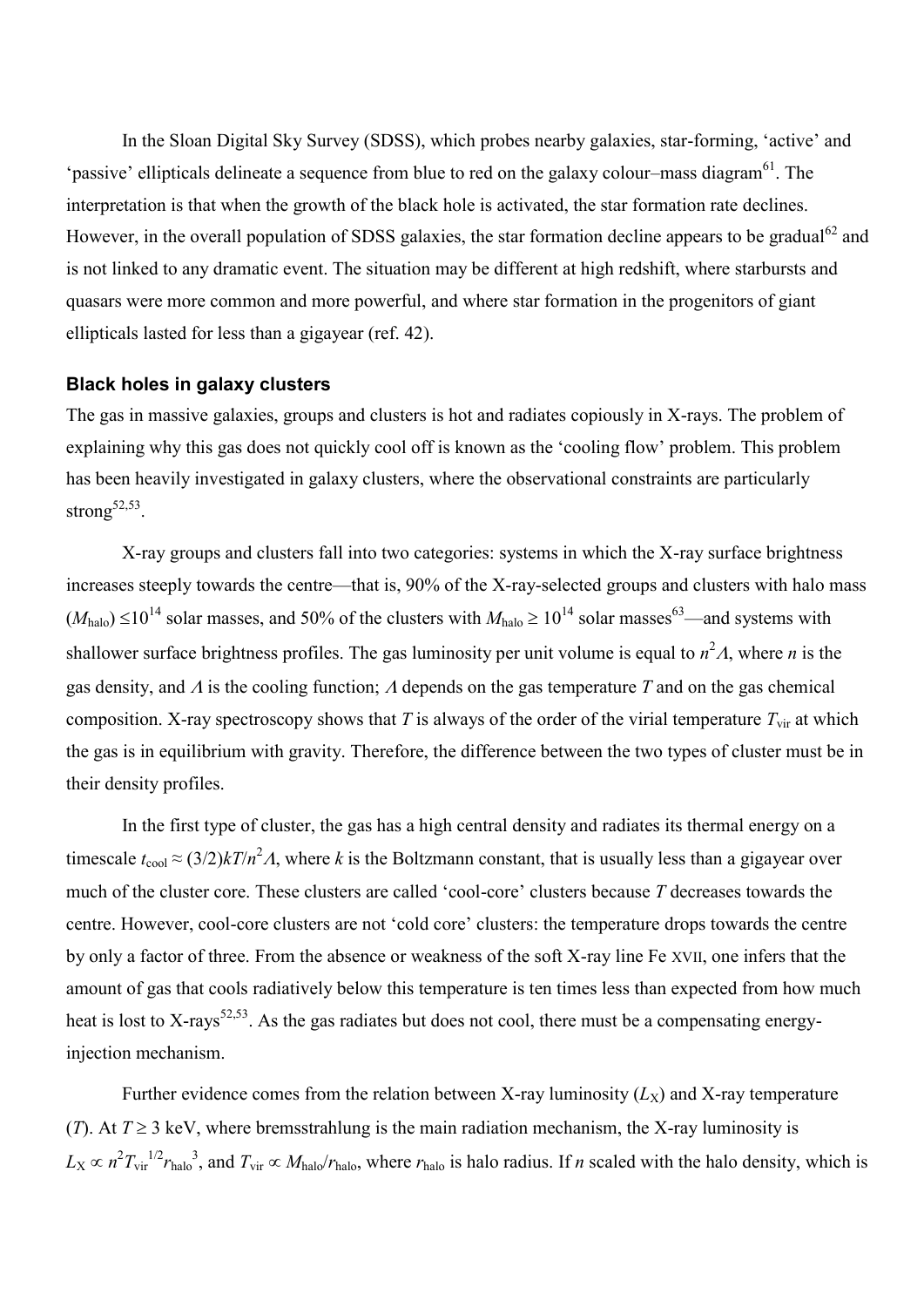proportional to the mean density of the Universe, then all clusters should have the same *n* and this equation predicts  $L_X \propto T_{\text{vir}}^2$ . Spectroscopy confirms that  $T \approx T_{\text{vir}}$ , but the data find a different relation  $L_X \propto T_{\text{vir}}^3$ , which becomes even steeper at  $T_{\text{vir}} \leq 3$  keV (ref. 64) because *n* decreases at low masses, although with considerable scatter<sup>65–67</sup>. Having lower density for a given temperature implies having higher entropy, measured by  $K = kT/n^{2/3}$ , and the only way to increase the entropy is through heating.

Clusters have typical entropy excesses of  $\Delta K \approx 100$  keV cm<sup>2</sup> at 0.1 $r_{\text{halo}}$  (ref. 68; Fig. 3). These excesses weigh more heavily on smaller clusters, which have lower absolute entropies, but higher entropies relative to theoretical expectations. This problem is common to both cool-core and non-cool-core clusters, and affects a large fraction of the intracluster medium. The quasar winds invoked to quench star formation in the progenitors of giant ellipticals could solve this entropy problem by preheating the intergalactic gas destined to become the intracluster medium<sup>69–71</sup>, but they cannot solve the cooling-flow problem in the central regions of cool-core clusters. In these systems, which have  $K < 100$  keV cm<sup>2</sup>, the cooling time is so short (<0.1 Gyr; Fig. 3) that one needs heating at least every 0.1 Gyr today to maintain these systems in their current state. This need for regular heating clashes with the scarcity of quasars in the low-redshift Universe.

However, weaker AGN—that is, 'edge-darkened' radio galaxies—show up in 70% of the central dominant (cD) galaxies of cool-core clusters<sup>72,73</sup>. Their activity pattern differs from the erratic behaviour of quasars and is closer to a constant string of minor outbursts. In many low-accretion-rate AGN, the gas surrounding the black hole is not dense enough to radiate efficiently, and nearly all the released energy may instead be channelled into jets<sup>74</sup>. The very poor optical luminosity of these objects is partly the reason why their importance had long been underestimated.

The importance of radio galaxies began to emerge after cavities were discovered in the X-ray gas of the Perseus cluster<sup>43,45</sup> (Fig. 4) and other clusters with substantially weaker AGN—for example, the Virgo cluster<sup>44</sup>. The cavities are regions where the jet radio-synchrotron-emitting plasma has displaced the ambient X-ray-emitting plasma. Such cavities are present in  $\geq 70\%$  of cool-core clusters<sup>75</sup>. They are usually regions of enhanced synchrotron emission, although some lack high-frequency radio emission ('ghost' cavities), presumably because they are old and depleted of electrons with energies  $>10^5 m_e c^2$ , where  $m_e$  is the electron mass.

From the volume of the cavities ( $V_{\text{cav}}$ ) and the pressure of the intracluster medium ( $p_{\text{ICM}}$ ) it is possible to estimate the work that the jets had to do to create them. This work equals  $p_{\text{ICM}}V_{\text{cav}}$  for 'quasistatic' (that is, highly subsonic) inflation. However, as cavities are Rayleigh-Taylor unstable, their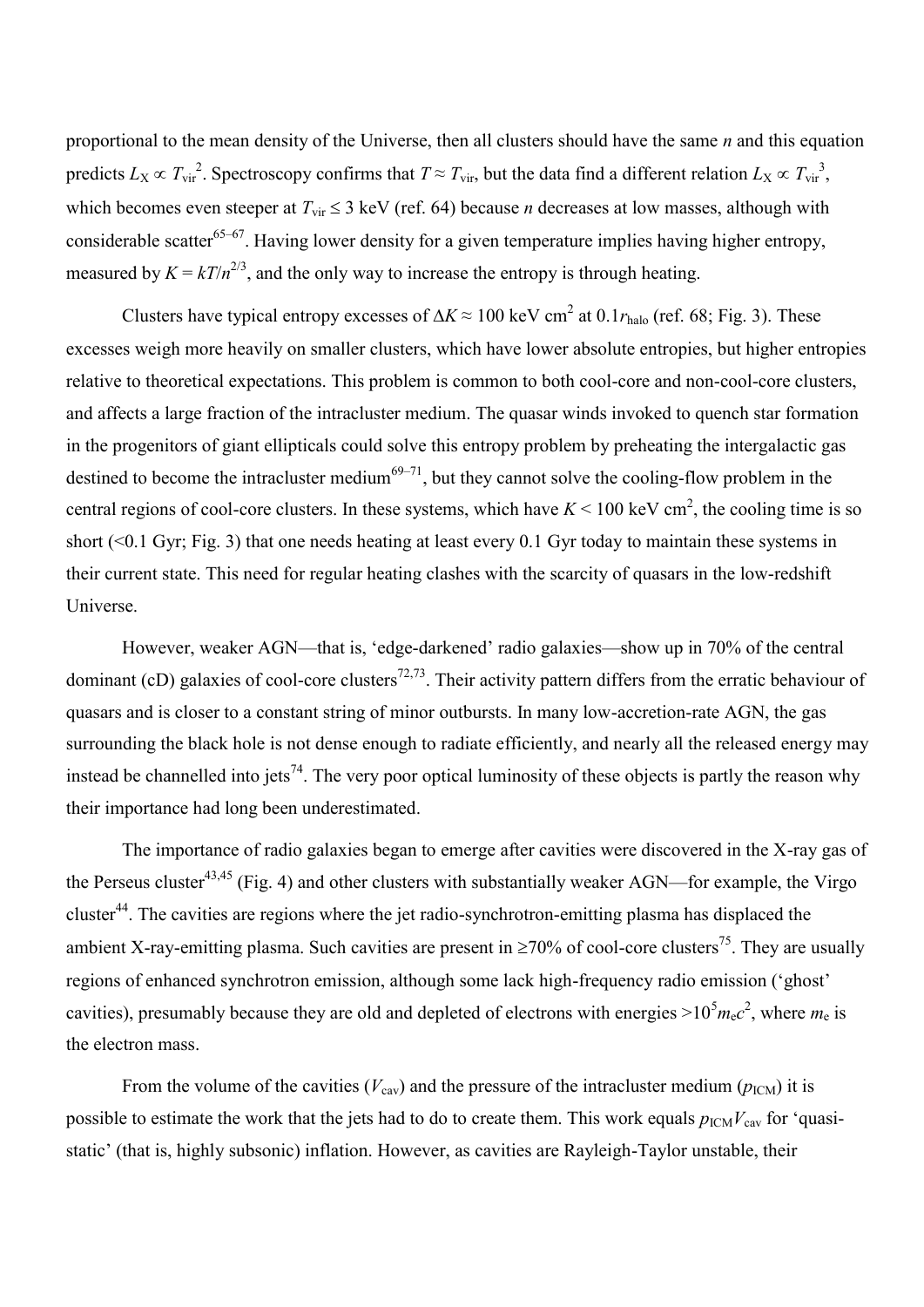formation timescale cannot be much longer than the sound crossing time or they would break apart before they are formed. It cannot be much shorter than the sound crossing time either. If it were, cavities would be surrounded by strong shocks, observed only in very few objects. As cavities are not inflated quasistatically, the work that the expanding radio lobes do on the ambient gas must exceed  $p_{\text{ICM}}V_{\text{cav}}$ . Part of this extra work excites shocks, waves and other disturbances, all of which could heat the intracluster medium. Analytic calculations<sup>76</sup> and numerical simulations<sup>77</sup> indicate that this work could be up to  $10p_{\text{ICM}}V_{\text{cav}}$ .

In addition to the work that radio lobes do on the ambient gas, there is also the energy of the relativistic particles inside the radio lobes themselves (‗cosmic rays'). The internal energy of the radioemitting plasma is  $1/(\gamma - 1)p_{\text{cav}}V_{\text{cav}}$ , where cavity pressure  $p_{\text{cav}} \ge p_{\text{ICM}}$  and  $\gamma$  is the plasma adiabatic index  $(\gamma = 4/3)$  is the value that is normally assumed for a relativistic plasma). This energy could heat the intracluster medium, too, if the synchrotron emitting plasma and the X-ray emitting gas eventually mixed, although observations show that cavities tend to survive in the intracluster medium for a very long time (see, for example, ref. 76).

The minimum energy needed to produce the observed cavities  $(E_{\text{cav}})$  is obtained by adding the work done on the ambient gas for quasi-static inflation and the cosmic ray energy. This sum gives  $E_{\text{cav}} \ge 4p_{\text{ICM}}V_{\text{cav}}$ . Cavity observations find that this energy is equal to the energy radiated in X-rays in a sound crossing time, to within a factor of four (ref. 46; Fig. 5a). Thus, the energy that jets put into cavities is about equal to the energy needed to offset cooling. This near-equality, which extends over four orders of magnitude, suggests a self-regulation mechanism. This is possible, because a black hole acts as a thermostat that senses the entropy of the gas at the boundary of its gravitational sphere of influence, determined by the Bondi radius<sup>78</sup>  $r_{Bondi} \approx GM_{BH}/c_s^2 \approx 10-100$  pc, where the gas infall speed equals the sound speed  $c_s$  (here G is the gravitational constant). For spherical accretion<sup>78</sup>,  $M_{BH}$  and the entropy at  $r_{Bondi}$ entirely determine the black hole accretion rate. If the power injected into the cavities is proportional to the black hole accretion rate computed from a spherical model—an assumption directly verified by observational data<sup>79</sup> (Fig. 5b)—then, the more the gas cools down and the central entropy decreases, the more the jet power and the heating rate go up.

The importance of jet heating is also shown by the entropy of the intracluster medium, which is higher in clusters with extended radio sources than in clusters with point-like radio sources, where jets have not yet propagated and heated the gas<sup>80</sup>. Properties of clusters with point-like sources are in fact consistent with the non-heating prediction,  $L_X \propto T_{vir}^{2}$ .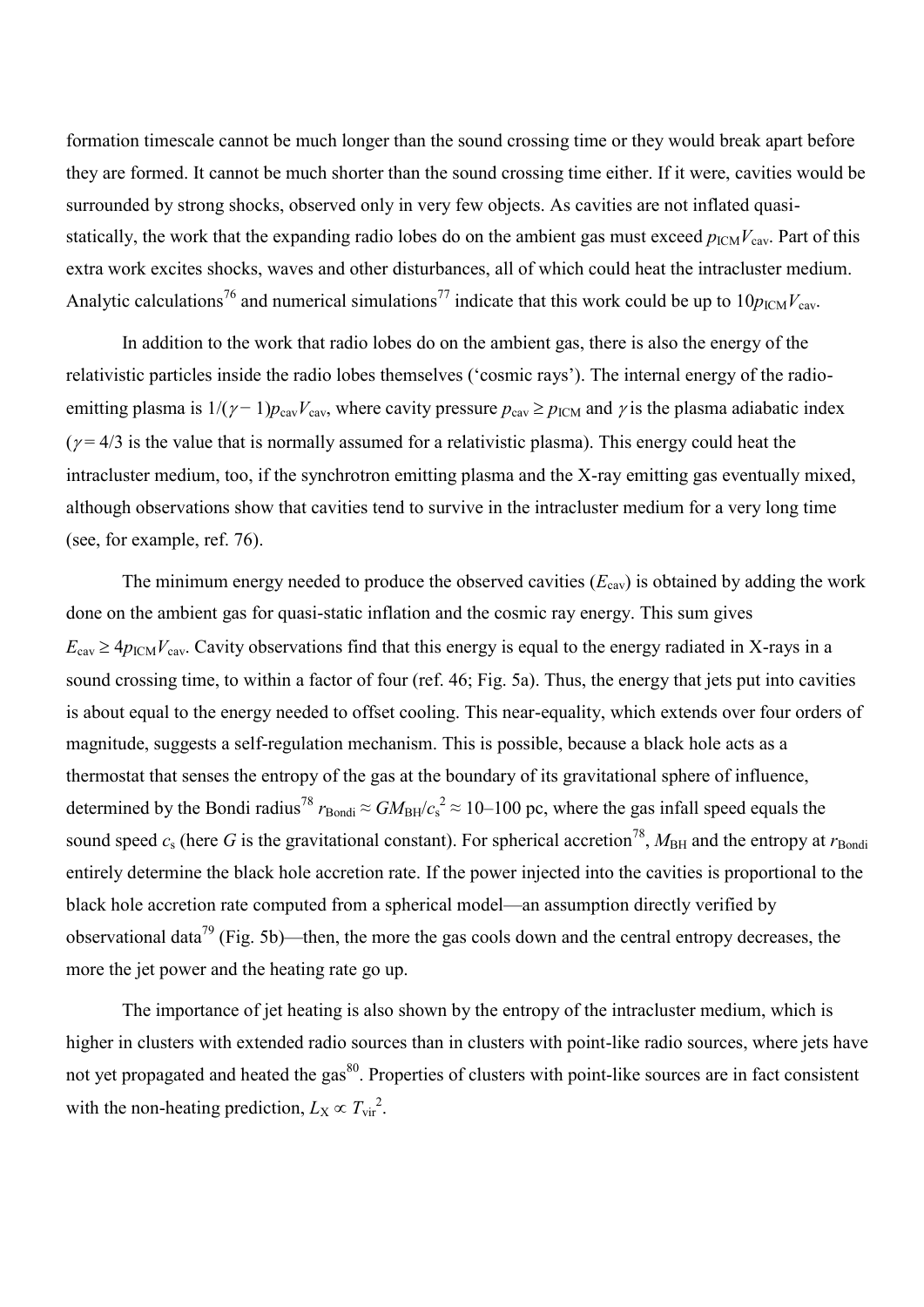The problem is how the energy injected into clusters is converted into heat. Strong shocks seem the most natural mechanism, but in fact the X-ray-bright rims of the radio lobes in the Perseus cluster<sup>45</sup> (Fig. 4) and other radio galaxies are cooler than their surroundings. Moreover, if the heated region were substantially smaller than the cluster core, convection would set in. Instead, the entropy profiles of clusters are shallow but not flat (Fig. 3). This indicates that the central gas is stable against convection, even though the gas metallicity profiles are broader than the starlight of the cD galaxies<sup>53</sup>. Different stages in the life of a radio source could explain the scarcity of radio sources with strong shocks and the need for distributed heating<sup>81</sup>. In the transient active phase, jets inflate cavities and shocks are the main heating mechanism. If the jets can cross the cluster core before this phase ends, then shock heating raises the entropy by a nearly uniform amount throughout the core, in agreement with the observed  $\sim$ 10 keV cm<sup>2</sup> entropy pedestal (Fig. 3). After the jets switch off, the radio lobes keep doing mechanical work on the intracluster medium by rising buoyantly. The thermalization of the hydrodynamic motions generated during the active phase and of the waves generated by the rising bubbles generates heat at various radii, even when the black hole is not actually accreting<sup>44,45,49,77</sup>.

Heating is not the only mechanism by which AGN can prevent cold gas from accumulating at the centres of clusters. Jets and rising bubbles also lift low-entropy gas from the central region and transport it outside. Eventually this gas falls down again, but new bubbles are created and lift it up again<sup>82</sup>. This would explain the filaments of cold molecular gas detected around the cavities of the Perseus cluster $^{83}$ .

## **Black holes in galaxy evolution**

Giant ellipticals have the same cooling flow problem as galaxy clusters, with even stronger limits on the amount of gas that can cool and form stars. The stellar populations, chemical abundances, and structural properties (that is, the absence of dense central light cusps<sup>57</sup>) of giant ellipticals indicate that little gas has fallen to the centre and made stars since these galaxies were formed.

The cooling flow problem is more severe within galaxies than within clusters because, even neglecting the hot gas in the halo, the final stages of the lives of massive stars return ~30–40% of the total stellar mass to the interstellar medium over the lifetime of the Universe<sup>50,51,84</sup>. Even a small fraction of the gas from dying massive stars would, if accreted, result in black holes much larger than the observational mass estimates.

The problem with applying to galaxies the same explanation as applied to clusters is that jets are usually collimated on galactic scales<sup>85</sup> (see, for example, M87). Therefore, they drill through the nearby gas and dump most of the energy outside the galaxies in which they are produced: the entropy shelf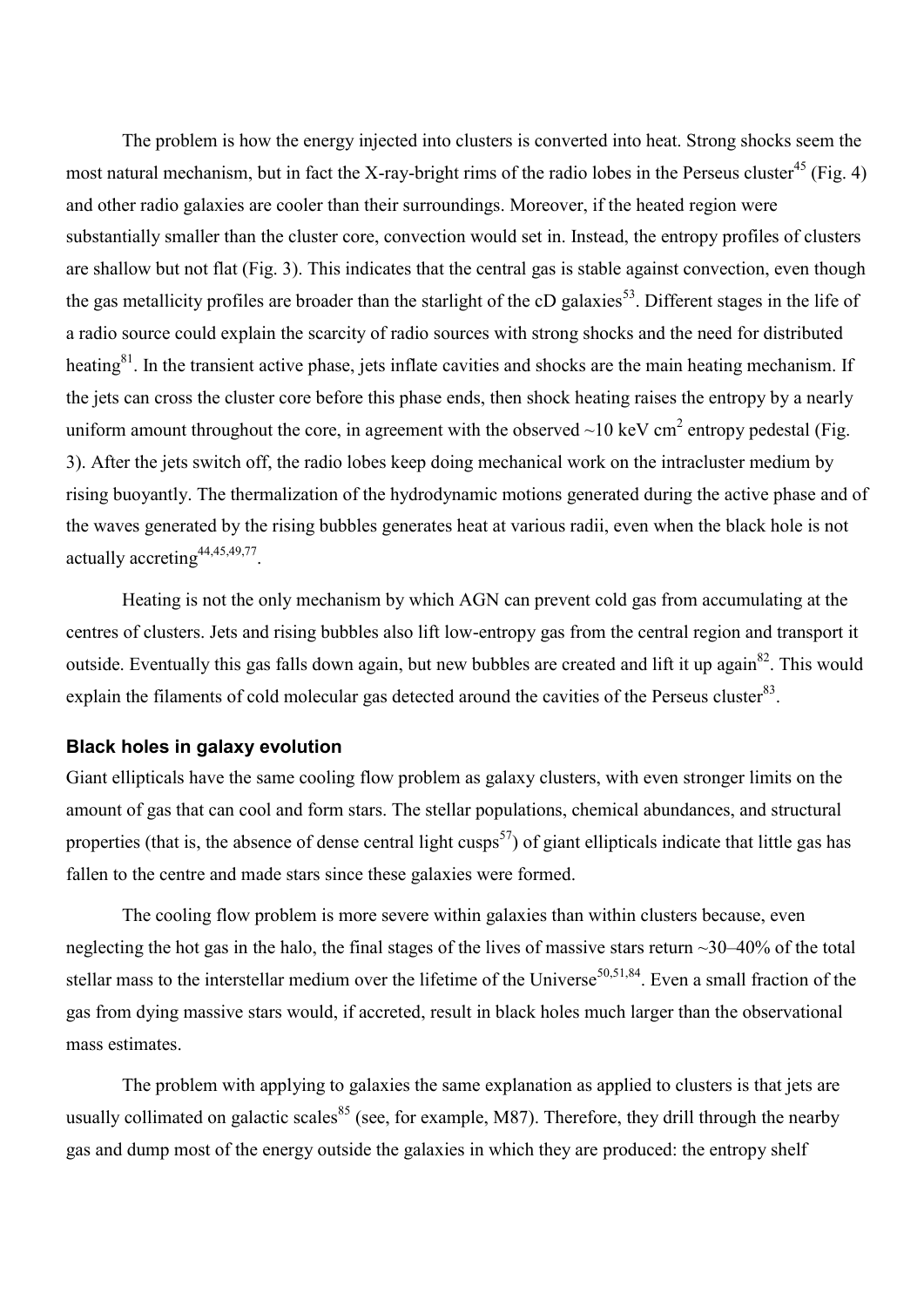surrounding NGC 6166 (Fig. 3) indicates that heating has only been important at radii  $r \ge 2$  kpc. Even in the Perseus cluster, the jets seem to not be inhibiting star formation in the central galaxy, which belongs to the 25% of cD galaxies that are blue<sup>86</sup>. The situation is even worse in galaxies that are not at the centres of clusters, because confining the jets is even more difficult for the less pressurized atmospheres of these galaxies. Without a confining working surface, jets dissipate their energy uselessly in intergalactic space<sup>57</sup> (for example, Cygnus A). However, there are counter-examples where the jets have caused turmoil in the hot gas on galactic scales—for example, Centaurus A, M84 and NGC 3801. Moreover, a jet may escape from its host galaxy and still transfer some of its energy to the interstellar medium. For example, the knots in the jet of M87 could be interpreted as evidence for interaction with the interstellar medium. Despite this problem, it is intriguing that the fraction of ellipticals hosting a radio source scales with  $M_{\rm BH}$  in the same way as does the estimated gas cooling rate  $87$ , and that the time-averaged jet power matches the gas X-ray luminosity over two orders of magnitude in galaxy mass<sup>88</sup>. If jets fail to couple to the ambient gas and to keep it hot, cooling will eventually activate an optical AGN, which could heat the gas radiatively<sup>51</sup>.

Gravitational heating, due to the mechanical work done by infalling clumps when they fall deep into the galaxies<sup>89–91</sup>, also contributes to heating the gas, as do type I supernovae in small ellipticals<sup>50,51,84</sup>. However, these energy sources are unresponsive to changes in the radiative loss rate. Either they will heat the gas at a rate lower than the cooling rate, in which case the gas will eventually cool, or they will heat the gas at a rate higher than the cooling rate, in which case they will drive an outflow. The gas may be in an outflow in lower-mass ellipticals (the 'cuspy' ellipticals of Fig. 1), where discrete sources dominate the Xray emission and where, for this reason, we cannot generally detect any X-ray-emitting gas, but in giant ellipticals X-ray observations show that the gas is in hydrostatic equilibrium<sup>57</sup>. Gravitational heating and type I supernovae could, nevertheless, alleviate the burden on the AGN, which would only provide the difference between the heating rate needed to keep the gas in equilibrium and the heating rate provided by these other sources.

## **Remaining issues**

The strongest evidence for black hole feedback is in galaxy clusters, but we still lack a sufficient understanding of the processes that transfer energy from AGN to the surrounding gas and thermalize the hydrodynamic disturbances excited by expanding jets and raising bubbles. Standard viscosity, turbulent viscosity, the stretching and tearing of magnetic field lines, and cosmic rays could all contribute to heat and/or lift the intracluster medium. The statement that black holes self-regulate to the accretion rate that is required to offset cooling is a valid first approximation, but some gas does cool and flow onto the central galaxies of clusters<sup>83</sup>, although at a very low rate compared to predictions for pure cooling flow models. In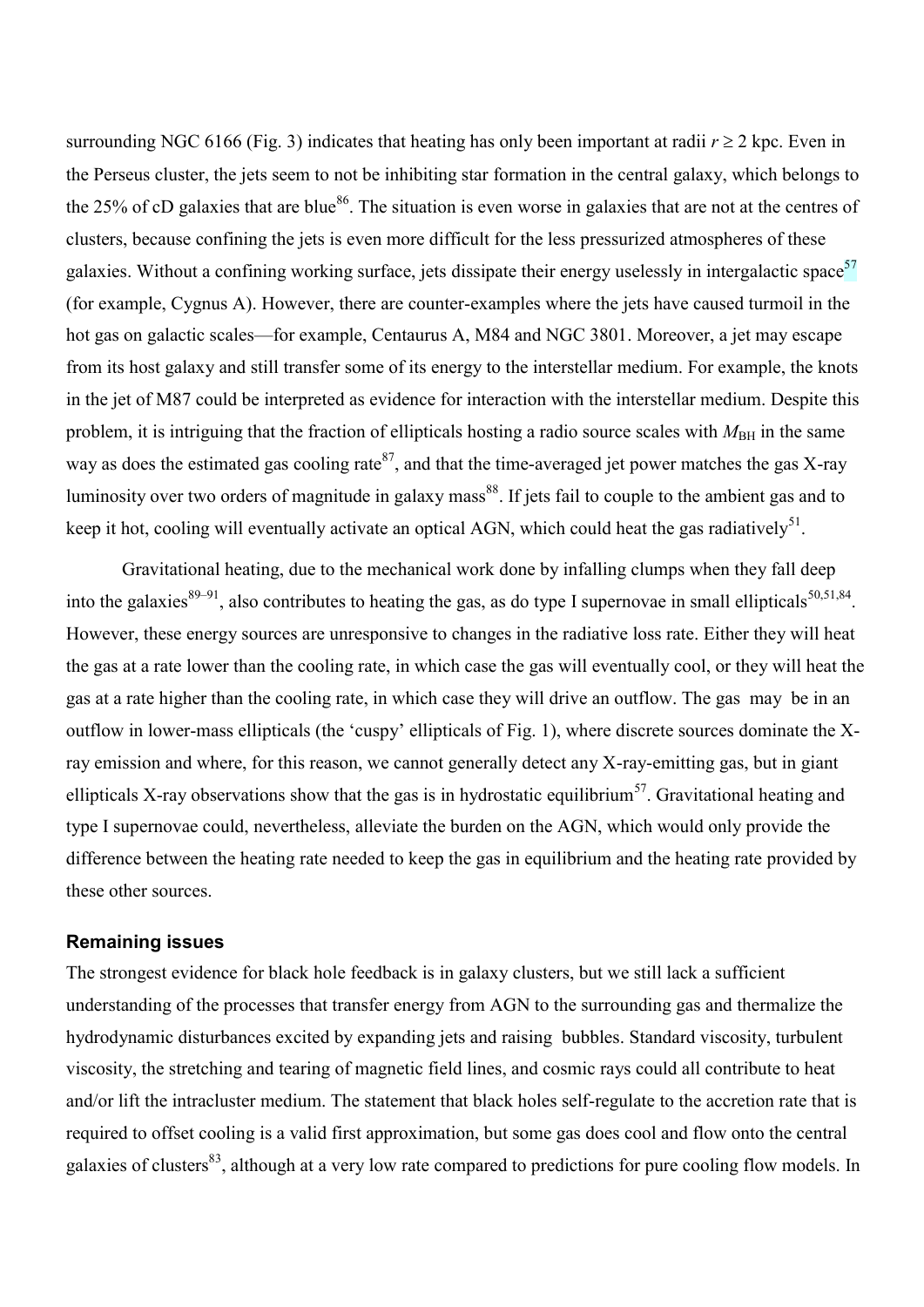25% of all clusters, this gas reactivates star formation, leading to blue-core cD galaxies<sup>86</sup>. A major challenge for theoretical models and computer simulations is to understand in quantitative detail why real clusters depart from an ‗ideal' feedback loop that is 100% efficient in suppressing cooling and star formation.

The interaction of radio galaxies with their own interstellar media is much less clear than the interaction with the intracluster medium. In the case of radiative feedback, the basic physics of the interaction with the interstellar medium are much better understood. The main open problem is rather whether radiative feedback can deliver the energy required for the 'maintenance' of individual ellipticals without exceeding the observational limits on the fraction containing an AGN.

The greatest uncertainty is the role of quasar winds in quenching star formation. This is because the masses of the winds detected spectroscopically are uncertain by more than one order of magnitude. Improving the current estimates for the masses, length scales, and temperature structure of the winds at all redshifts is the critical observational challenge. We also need to understand better the properties of galaxies in transition from the blue to the red population.

Finally, we note that it is computer simulations that indicate the need for quasar quenching, but these simulations are based on uncertain models for star formation and the physics of the interstellar medium. Progress in our understanding of these processes and higher resolution simulations will be necessary before we can conclude that quasar feedback is in fact needed, particularly in lower-mass ellipticals where the decline of the star formation rate occurs on a longer timescale.

- 1. Kormendy, J. in *The Nearest Active Galaxies* (eds Beckman, J., Colina, L. & Netzer, H.) 197–218 (Consejo Superior de Investigaciones Científicas, Madrid, 1993).
- 2. Magorrian, J. *et al.* The demography of massive dark objects in galaxy centers. *Astron. J.* **15,** 2285–2305 (1998).
- 3. Marconi, A. & Hunt, L. The relation between black hole mass, bulge mass, and near-infrared luminosity. *Astrophys. J.* **589,** 21–24 (2003).
- 4. Ferrarese, L. & Merritt, D. A fundamental relation between supermassive black holes and their host galaxies. *Astrophys. J.* **539,** 9–12 (2000).
- 5. Gebhardt, K. *et al.* A relationship between nuclear black hole mass and galaxy velocity dispersion. *Astrophys. J.* **539,** 13–16 (2000).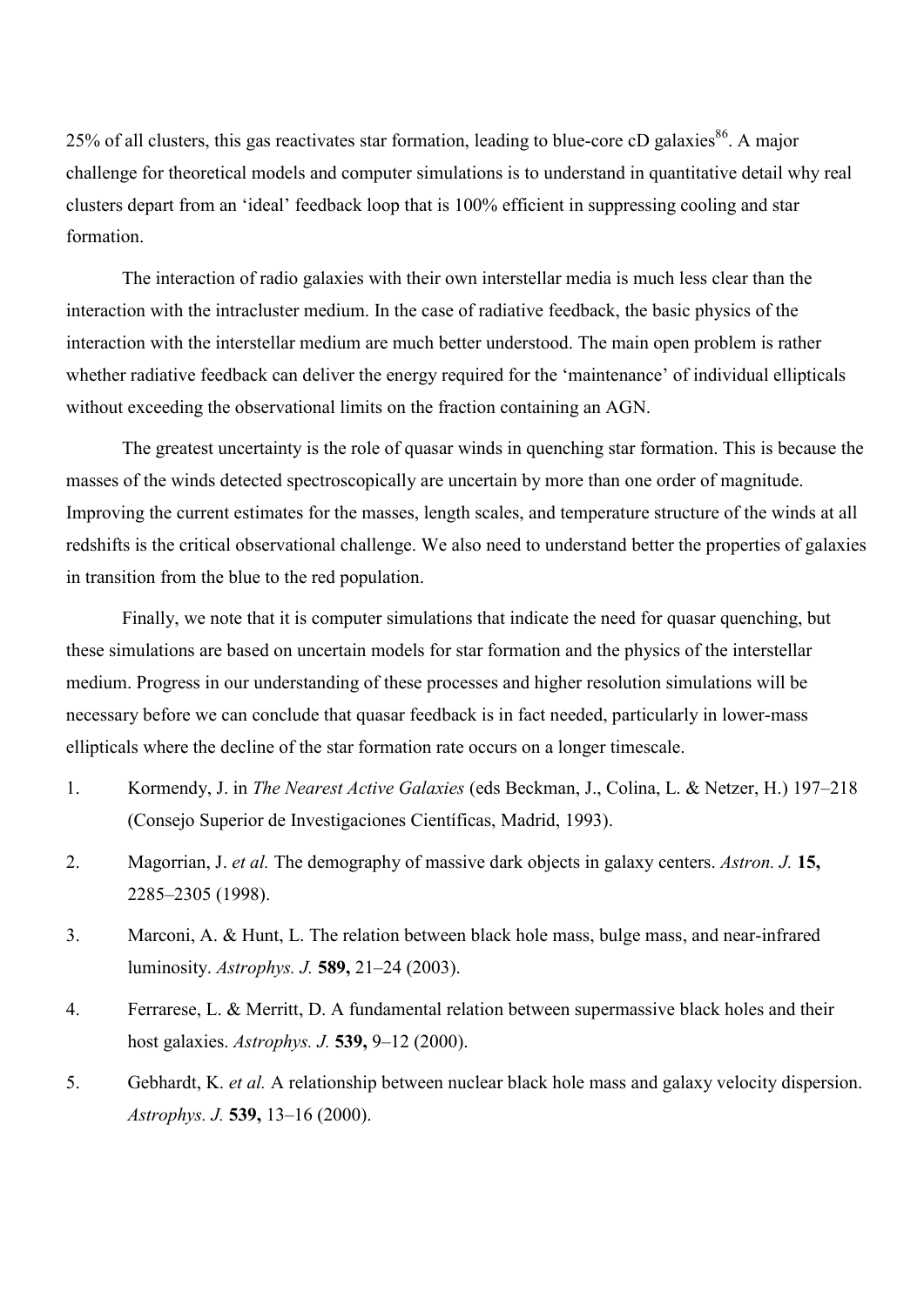- 6. Cattaneo, A. & Bernardi, M. The quasar epoch and the stellar ages of early-type galaxies. *Mon. Not. R. Astron. Soc.* **344,** 45–52 (2003).
- 7. Hopkins, P. F. Determining the properties and evolution of red galaxies from the quasar luminosity function. *Astrophys. J.* **163** (Suppl.), 50–79 (2006).
- 8. Lynden-Bell, D. Galactic Nuclei as Collapsed Old Quasars. *Nature* **223,** 690–694 (1969). Bardeen, J. M. Kerr metric black holes. *Nature* **226,** 64–65 (1970).
- 9. Krolik, J. H. *Active Galactic Nuclei: From the Central Black Hole to the Galactic Environment* (Princeton Univ. Press, 1999).
- 10. Cattaneo, A. & Best, P. N. On the jet contribution to the AGN cosmic energy budget. *Mon. Not. R. Astron. Soc.* **395,** 518–523 (2009).
- 11. White, S. D. M. & Rees, M. J. Core condensation in heavy halos a two-stage theory for galaxy formation and clustering. *Mon. Not. R. Astron. Soc.* **183,** 341–358 (1978).
- 12. Blumenthal, G. R., Faber, S. M., Primack, J. R. & Rees, M. J. Formation of galaxies and largescale structure with cold dark matter. *Nature* **311,** 517–525 (1984).
- 13. White, S. D. & Frenk, C. S. Galaxy formation through hierarchical clustering. *Astrophys. J.* **379,** 52–79 (1991).
- 14. Rees, M. J. & Ostriker, J. P. Cooling, dynamics and fragmentation of massive gas clouds clues to the masses and radii of galaxies and clusters. *Mon. Not. R. Astron. Soc.* **179,** 541–559 (1977).
- 15. Silk, J. On the fragmentation of cosmic gas clouds. I The formation of galaxies and the first generation of stars. *Astrophys. J.* **211,** 638–648 (1977).
- 16. Binney, J. The physics of dissipational galaxy formation. *Astrophys. J.* **215,** 483–491 (1977).
- 17. Keres, D. *et al.* How do galaxies get their gas? *Mon. Not. R. Astron. Soc.* **363,** 2–28 (2005).
- 18. Dekel, A. & Birnboim, Y. Galaxy bimodality due to cold flows and shock heating. *Mon. Not. R. Astron. Soc.* **368,** 39–55 (2006).
- 19. Fall, S. M. & Efstathiou, G. Formation and rotation of disc galaxies with haloes. *Mon. Not. R. Astron. Soc.* **193,** 189–206 (1980).
- 20. Steinmetz, M. Numerical simulations of galaxy formation. *Astrophys. Space Sci.* **269,** 513–532 (1999).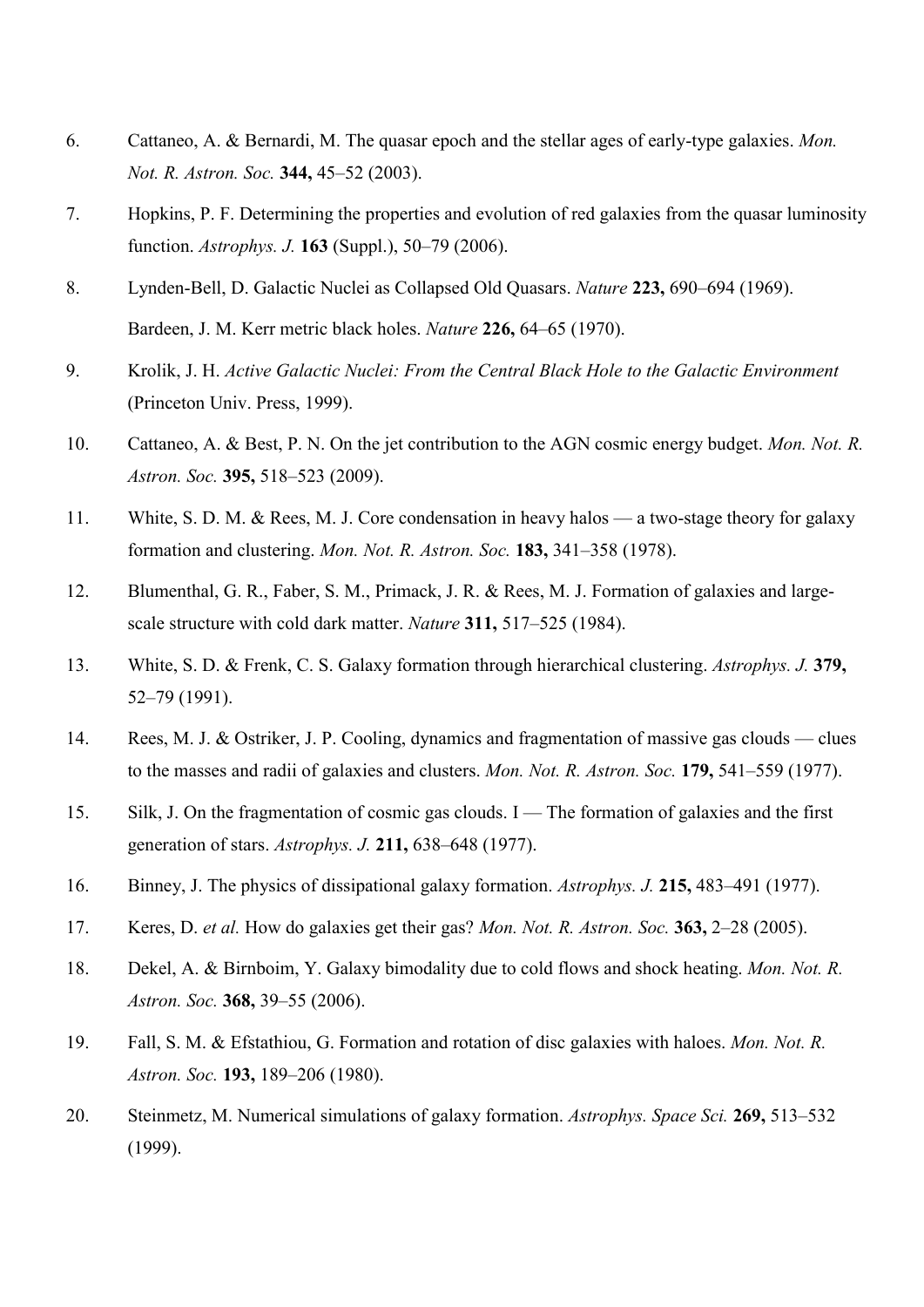- 21. Dekel, A. *et al.* Cold streams in early massive hot haloes as the main mode of galaxy formation. *Nature* **457,** 451–454 (2009).
- 22. Toomre, A. & Toomre, J. Galactic bridges and tails. *Astrophys. J.* **178,** 623–666 (1972).
- 23. Sanders, D. B. *et al.* Ultraluminous infrared galaxies and the origin of quasars. *Astrophys. J.* **325,** 74–91 (1988).
- 24. Nardini, E. *et al.* Spectral decomposition of starbursts and AGNs in 5–8 micron Spitzer IRS spectra of local ULIRGs. *Mon. Not. R. Astron. Soc.* **385,** 130L–134L (2008).
- 25. Hutchings, J. B. & Campbell, B. Are QSOs activated by interactions between galaxies? *Nature* **303,** 584–588 (1983).
- 26. Dunlop, J. S. *et al.* Quasars, their host galaxies and their central black holes. *Mon. Not. R. Astron. Soc.* **340,** 1095–1135 (2003).
- 27. Bennert, N. *et al.* Evidence for merger remnants in early-type host galaxies of low-redshift QSOs. *Astrophys. J.* **677,** 846–867 (2008).
- 28. Arav, N. *et al.* HST STIS observations of PG0946+301: the highest quality spectrum of a BALQSO. *Astrophys. J.* **561,** 118–130 (2001).
- 29. de Kool, M. *et al.* Keck HIRES observations of the QSO FIRST J104459.6+365605: evidence for a large-scale outflow. *Astrophys. J.* **548,** 609–623 (2001).
- 30. Reeves, J. N., O'Brien, P. T. & Ward, M. J. A massive X-ray outflow from the quasar PDS456. *Astrophys. J.* **593,** 65–68 (2004).
- 31. Chartas, G., Brandt, W. N., Gallagher, S. C. & Proga, D. XMM-Newton and Chandra spectroscopy of the variable high-energy absorption of PG 1115+080: refined ouflow constraints. *Astron. J.* **133,** 1849–1860 (2007).
- 32. Nesvadba, N. P. H. *et al.* Evidence for powerful AGN winds at high redshift: dynamics of galactic outflows in radio galaxies during the "Quasar Era". *Astron. Astrophys.* 491, 407–424 (2008).
- 33. Proga, D. in 267–276 (ASP Conf. Ser. Vol. 373, Astronomical Society of the Pacific, 2007).
- 34. Silk, J. Ultraluminous starbursts from supermassive black hole-induced outflows. *Mon. Not. R. Astron. Soc.* **364,** 1337–1342 (2005).
- 35. Silk, J. & Rees, M. J. Quasars and galaxy formation. *Astron. Astrophys.* **331,** 1L–4L (1998).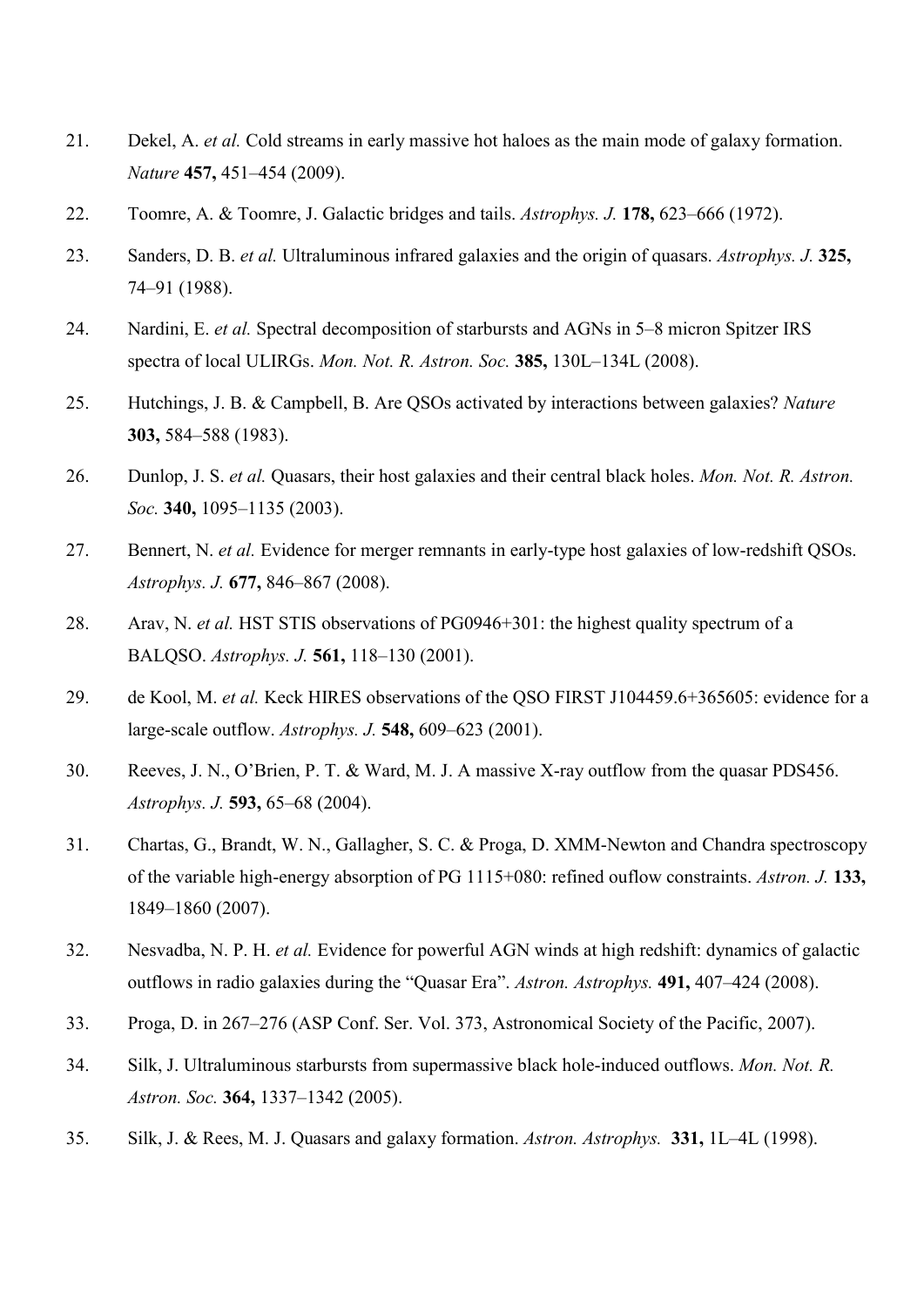- 36. King, A. Black holes, galaxy formation, and the  $M_{BH}$ - $\sigma$  relation. *Astrophys. J.* **596,** 27–29 (2003).
- 37. Murray, N., Quataert, E. & Thompson, T. A. On the maximum luminosity of galaxies and their central black holes: feedback from momentum-driven winds. *Astrophys. J.* **618,** 569–585 (2005).
- 38. Fabian, A. C., Celotti, A. & Erlund, M. C. Radiative pressure feedback by a quasar in a galactic bulge. *Mon. Not. R. Astron. Soc.* **373,** 16L–20L (2006).
- 39. Robertson, B. *et al.* The evolution of the  $M<sub>BH</sub>$ - $\sigma$  relation. *Astrophys. J.* **641,** 90–102 (2006).
- 40. Springel, V., Di Matteo, T. & Hernquist, L. Black holes in galaxy mergers: the formation of red elliptical galaxies. *Astrophys. J.* **620,** 79–82 (2005).
- 41. Hopkins, P. F. *et al.* A unified, merger-driven model of the origin of starbursts, quasars, the cosmic X-ray background, supermassive black holes, and galaxy spheroids. *Astrophys. J.* **163** (Suppl.), 1– 49 (2006).
- 42. Thomas, D., Maraston, C., Bender, R. & Mendes de Oliveira, C. The Epochs of Early-Type Galaxy Formation as a Function of Environment. *Astrophys. J.* **621,** 673–694 (2005).
- 43. Böhringer, H. *et al.* A ROSAT HRI study of the interaction of the X-ray-emitting gas and radio lobes of NGC 1275. *Mon. Not. R. Astron. Soc.* **264,** 25L–28L (1993).
- 44. Forman, W. *et al.* Reflections of active galactic nucleus outbursts in the gaseous atmosphere of M87. *Astrophys. J.* **635,** 894–906 (2005).
- 45. Fabian, A. C. *et al.* A very deep Chandra observation of the Perseus cluster: shocks, ripples and conduction. *Mon. Not. R. Astron. Soc.* **366,** 417–428 (2006).
- 46. Rafferty, D. A., McNamara, B. R., Nulsen, P. E. J. & Wise, M. W. The feedback-regulated growth of black holes and bulges through gas accretion and starbursts in cluster central dominant galaxies. *Astrophys. J.* **652,** 216–231 (2006).
- 47. Churazov, E., Sunyaev, R., Forman, W. & Boehringer, H. Cooling flows as a calorimeter of active galactic nucleus mechanical power. *Mon. Not. R. Astron. Soc.* **332,** 729–734 (2002).
- 48. Cattaneo, A. & Teyssier, R. AGN self-regulation in cooling flow clusters. *Mon. Not. R. Astron. Soc.* **376,** 1547–1556 (2007).
- 49. Ruszkowski, M., Brueggen, M. & Begelman, M. Cluster heating by viscous dissipation of sound waves. *Astrophys. J.* **611,** 158–163 (2004).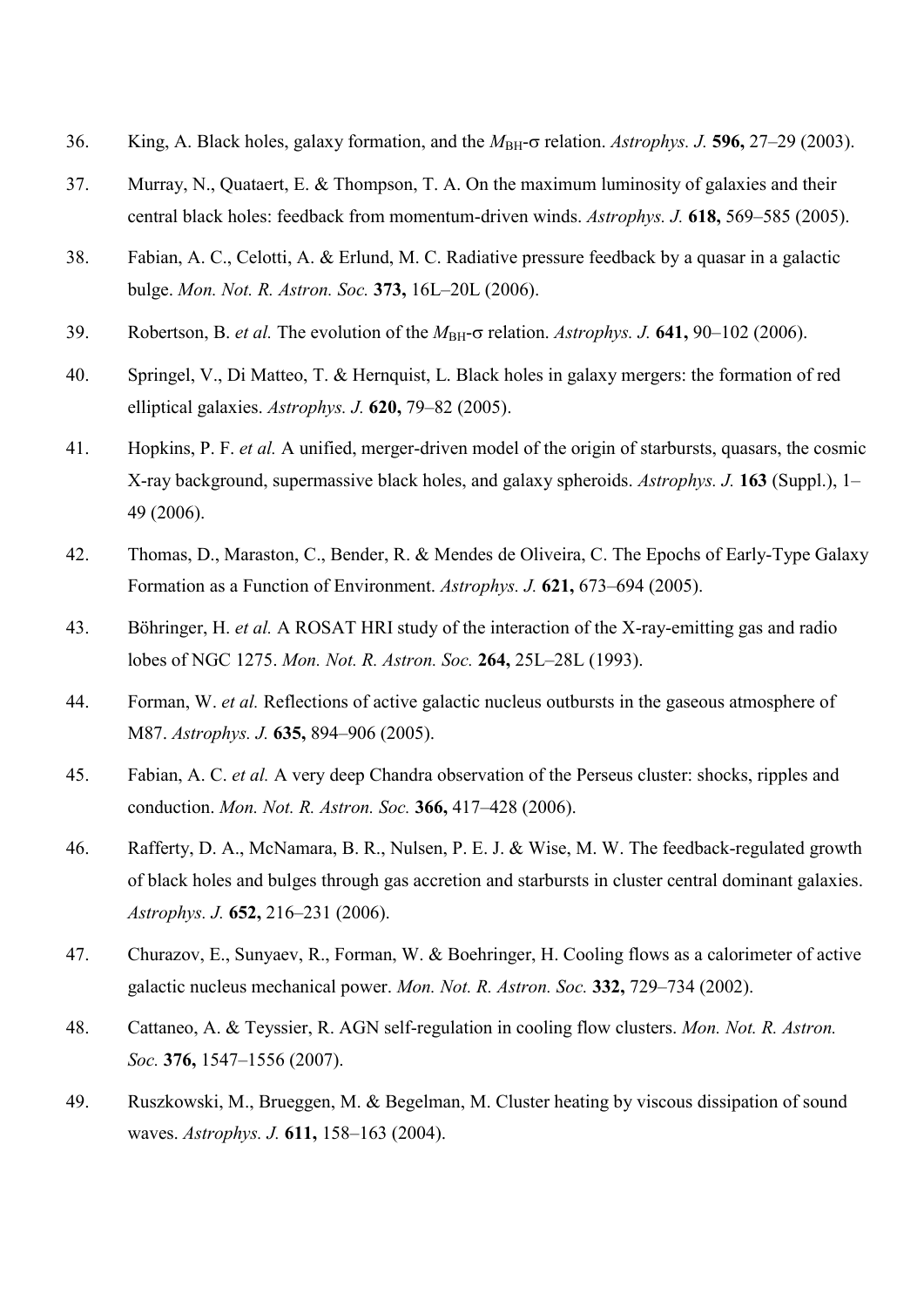- 50. Binney, J. & Tabor, G. Evolving cooling flows. *Mon. Not. R. Astron. Soc.* **276,** 663–678 (1995).
- 51. Ciotti, L. & Ostriker, J. P. Radiative feedback from massive black holes in elliptical galaxies: AGN flaring and central starburst fueled by recycled gas. *Astrophys. J.* **665,** 1038–1056 (2007).
- 52. Peterson, J. R. & Fabian, A. C. X-ray spectroscopy of cooling clusters. *Phys. Rep.* **427,** 1–39 (2006).
- 53. McNamara, B. R. & Nulsen, P. E. J. Heating hot atmospheres with active galactic nuclei. *Annu. Rev. Astron. Astrophys.* **45,** 117–175 (2007).
- 54. Croton, D. *et al.* The many lives of active galactic nuclei: cooling flows, black holes and the luminosities and colours of galaxies. *Mon. Not. R. Astron. Soc.* **365,** 11–28 (2006).
- 55. Bower, R. *et al.* Breaking the hierarchy of galaxy formation. *Mon. Not. R. Astron. Soc.* **370,** 645– 655 (2006).
- 56. Cattaneo, A. *et al.* Modelling the galaxy bimodality: shutdown above a critical halo mass. *Mon. Not. R. Astron. Soc.* **370,** 1651–1665 (2006).
- 57. Kormendy, J., Fisher, D. B., Cornell, M. E. & Bender, R. Structure and formation of elliptical and spheroidal galaxies. *Astrophys. J. Suppl. Ser.* (in the press); preprint at  $\langle$ http://arxiv.org/abs/0810.1681 $\rangle$  (2008).
- 58. Lutz, D. *et al.* Star formation in the hosts of high-z QSOs: evidence from Spitzer PAH detections. *Astrophys. J.* **684,** 853–861 (2008).
- 59. Heckman, T. M. & Kauffmann, G. The host galaxies of AGN in the Sloan Digital Sky Survey. *N. Astron. Rev.* **50,** 677–684 (2006).
- 60. Tremonti, C. A., Moustakas, J. & Diamond-Stanic, A. M. The discovery of 1000 km s<sup>-1</sup> outflows in massive poststarburst galaxies at z~0.6. *Astrophys. J.* **663,** 77–80 (2007).
- 61. Schawinski, K. *et al.* Observational evidence for AGN feedback in early-type galaxies. *Mon. Not. R. Astron. Soc.* **382,** 1415–1431 (2007).
- 62. Quintero, A. *et al.* Selection and photometric properties of K+A galaxies. *Astrophys. J.* **602,** 190– 199 (2004).
- 63. Chen, Y. *et al.* Statistics of X-ray observables for the cooling-core and non-cooling core galaxy clusters. *Astron. Astrophys.* **466,** 805–812 (2007).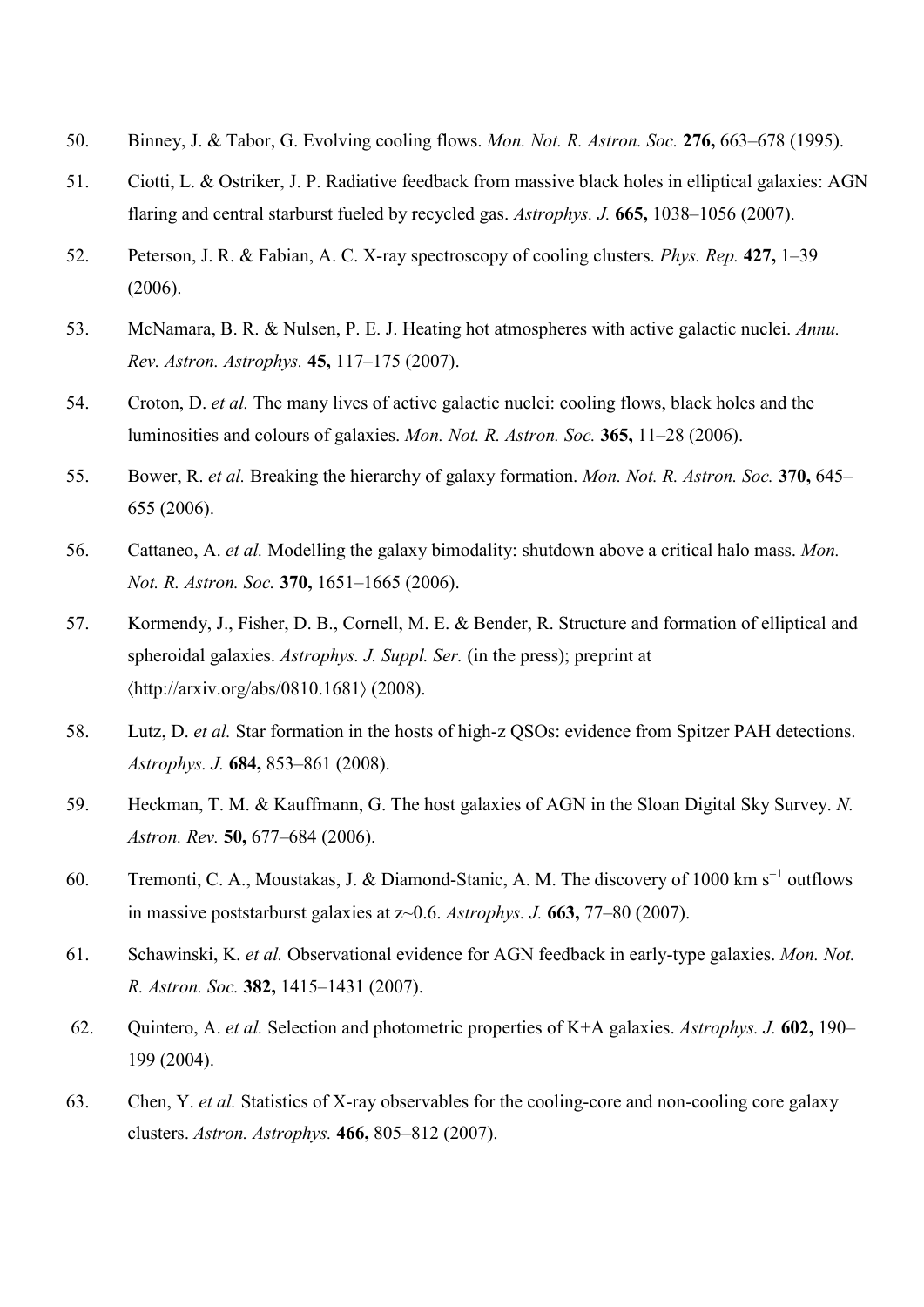- 64. Ponman, T. J., Bourner, P. D. J., Ebeling, H. & Boehringer, H. A. ROSAT survey of Hickson's compact galaxy groups. *Mon. Not. R. Astron. Soc.* **283,** 690–708 (1996).
- 65. Edge, A. C. & Stewart, G. C. EXOSAT observations of clusters of galaxies. I The X-ray data.II — X-ray to optical correlations. *Mon. Not. R. Astron. Soc.* **252,** 414–441 (1991)
- 66. Evrard, A. E. & Henry, J. P. Expectations for X-ray cluster observations by the ROSAT satellite. *Astrophys. J.* **383,** 95–103 (1991).
- 67. Kaiser, N. Evolution of clusters of galaxies. *Astrophys. J.* **383,** 104–111 (1991).
- 68. Lloyd-Davies, E. J., Ponman, T. J. & Cannon, D. B. The entropy and energy of intergalactic gas in galaxy clusters. *Mon. Not. R. Astron. Soc.* **315,** 689–702 (2000).
- 69. Valageas, P. & Silk, J. The entropy history of the universe. *Astron. Astrophys.* **350,** 725–742 (1999).
- 70. Oh, S. P. & Benson, A. J. Entropy injection as a global feedback mechanism. *Mon. Not. R. Astron. Soc.* **342,** 664–672 (2003).
- 71. McCarthy, I. G., Babul, A., Bower, R. G. & Balogh, M. L. Towards a holistic view of the heating and cooling of the intracluster medium. *Mon. Not. R. Astron. Soc.* **386,** 1309–1331 (2008).
- 72. Burns, J. O. The radio properties of cD galaxies in Abell clusters. I an X-ray selected sample. *Astron. J.* **99,** 14–30 (1990).
- 73. Best, P. N. *et al.* On the prevalence of radio-loud active galactic nuclei in brightest cluster galaxies: implications for AGN heating of cooling flows. *Mon. Not. R. Astron. Soc.* **379,** 894–908 (2007).
- 74. Blandford, R. D. & Begelman, M. C. On the fate of gas accreting at a low rate on to a black hole. *Mon. Not. R. Astron. Soc.* **303,** 1L–5L (1999).
- 75. Dunn, R. J. H. & Fabian, A. C. Investigating AGN heating in a sample of nearby clusters. *Mon. Not. R. Astron. Soc.* **373,** 959–971 (2006).
- 76. Nusser, A., Silk, J. & Babul, A. Suppressing cluster cooling flows by self-regulated heating from a spatially distributed population of active galactic nuclei. *Mon. Not. R. Astron. Soc.* **373,** 739–746 (2006).
- 77. Binney, J., Bibi, F. A. & Omma, H. Bubbles as tracers of heat input to cooling flows. *Mon. Not. R. Astron. Soc.* **377,** 142–146 (2007).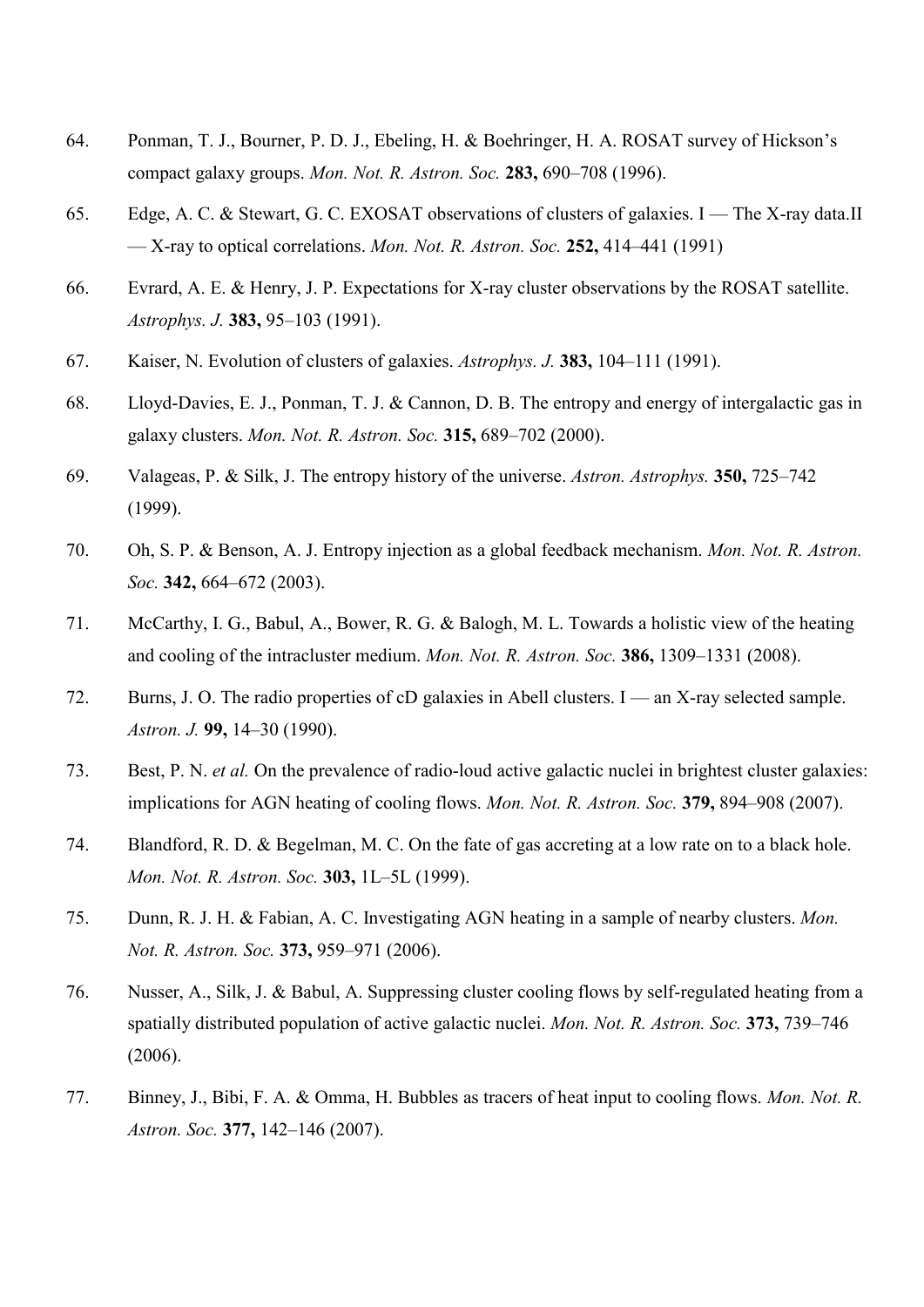- 78. Bondi, H. On spherically symmetrical accretion. *Mon. Not. R. Astron. Soc.* **112,** 195–204 (1952).
- 79. Allen, S. W. *et al.* The relation between accretion rate and jet power in X-ray luminous elliptical galaxies. *Mon. Not. R. Astron. Soc.* **372,** 21–30 (2006).
- 80. Magliocchetti, M. & Brueggen, M. The interplay between radio galaxies and cluster environment. *Mon. Not. R. Astron. Soc.* **379,** 260–274 (2007).
- 81. Voit, G. M. & Donahue, M. An observationally motivated framework for AGN heating of cluster cores. *Astrophys. J.* **634,** 955–963 (2005).
- 82. Mathews, W. G. & Brighenti, F. Creation of X-ray cavities in clusters with cosmic rays. *Astrophys. J.* **660,** 1137–1145 (2006).
- 83. Salomé, P. *et al.* Cold molecular gas in the Perseus cluster core. *Astron. Astrophys.* **454,** 437–445 (2006).
- 84. Mathews, W. G. & Baker, J. C. Galactic winds. *Astrophys. J.* **170,** 241–260 (1971).
- 85. Helmboldt, J. F., Taylor, G. B., Walker, R. C. & Blandford, R. D. A statistical description of AGN jet evolution from the VLBA Imaging and Polarimetry Survey (VIPS). *Astrophys. J.* **681,** 897–904 (2008).
- 86. Bildfell, C., Hoekstra, H., Babul, A. & Mahdavi, A. Resurrecting the red from the dead: optical properties of BCGs in X-ray luminous clusters. *Mon. Not. R. Astron. Soc.* **389,** 1637–1654 (2008).
- 87. Best, P. N. *et al.* The host galaxies of radio-loud active galactic nuclei: mass dependences, gas cooling and active galactic nuclei feedback. *Mon. Not. R. Astron. Soc.* **362,** 25-40(2005).
- 88. Best, P. N., Kaiser, C. M., Heckman, T. M. & Kauffmann, G. AGN-controlled cooling in elliptical galaxies. *Mon. Not. R. Astron. Soc.* **368,** 67L–71L (2007).
- 89. Dekel, A. & Birnboim, Y. Gravitational quenching in massive galaxies and clusters by clumpy accretion. *Mon. Not. R. Astron. Soc.* **383,** 119–138 (2008).
- 90. Khochfar, S. & Ostriker, J. P. O. Adding environmental gas physics to the semianalytic method for galaxy formation: gravitational heating. *Astrophys. J.* **680,** 54–69 (2008).
- 91. Naab, T., Johansson, P. H., Ostriker, J. P. & Efstathiou, G. Formation of early-type galaxies from cosmological initial conditions. *Astrophys. J.* **658,** 710–720 (2007).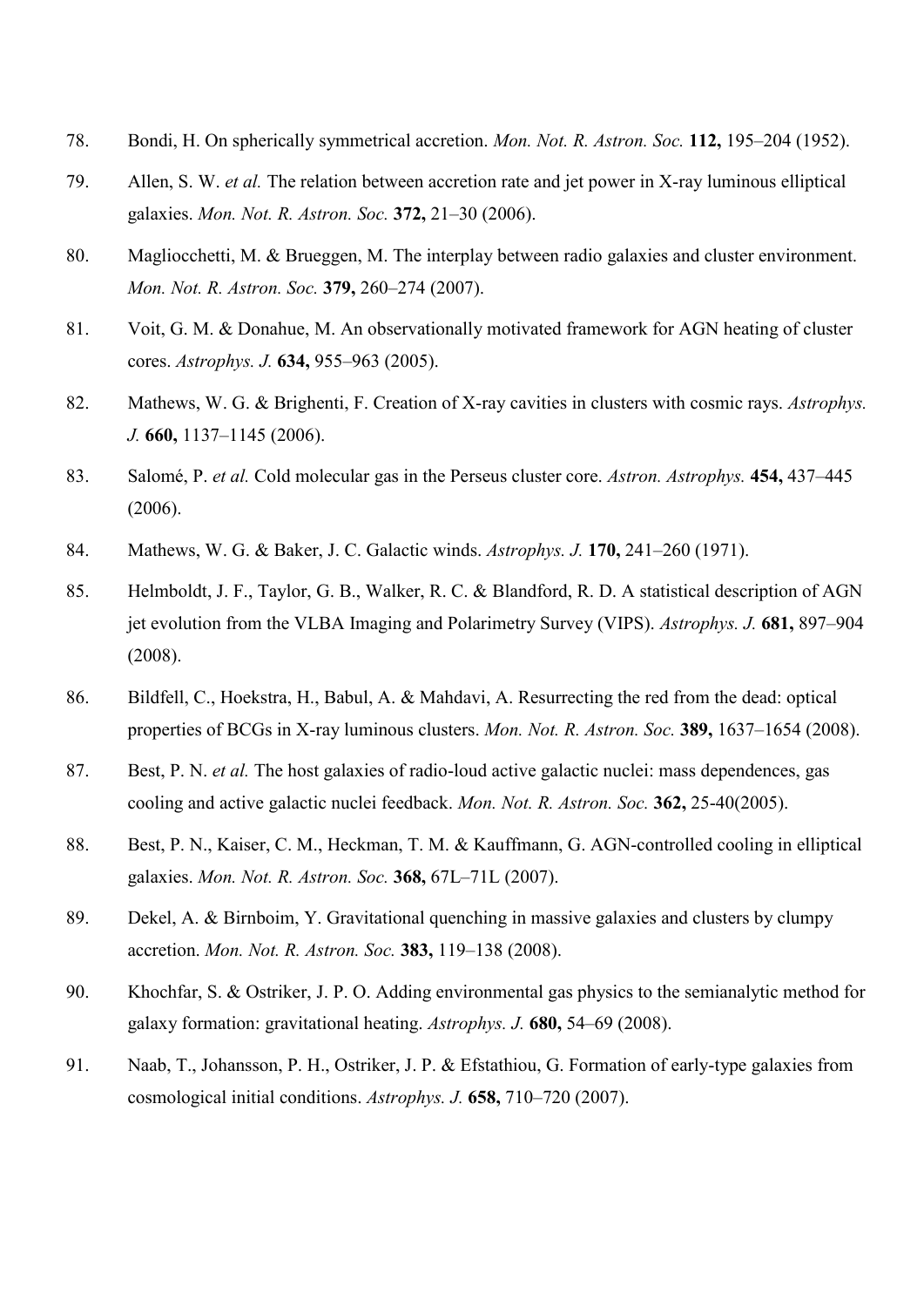- 92. Baldry, I. K. *et al.* Quantifying the bimodal color magnitude distribution of galaxies. *Astrophys. J.* **600,** 681–694 (2004).
- 93. Faber, S. M. *et al.* The centers of early-type galaxies with HST. IV. Central parameter relations. *Astron. J.* **114,** 1771–1796 (1997).
- 94. Naab, T., Khochfar, S. & Burkert, A. Properties of early type, dry galaxy mergers and the origin of massive elliptical galaxies. *Astrophys. J.* **636,** 81–84 (2006).
- 95. Cox, T. J. *et al.* The kinematic structure of merger remnants. *Astrophys. J.* **650,** 791–811 (2006).
- 96. Faber, S. M. *et al.* Galaxy luminosity functions to z~1 from DEEP2 and COMBO-17: implications for red galaxy formation. *Astrophys. J.* **665,** 265–294 (2007).
- 97. Khalatyan, A. *et al.* Is AGN feedback necessary to form red elliptical galaxies? *Mon. Not. R. Astron. Soc.* **387,** 13–30 (2008).
- 98. Donahue, M., Horner, D. J., Cavagnolo, K. W. & Voit, G. M. Entropy profiles in the cores of cooling flow clusters of galaxies. *Astrophys. J.* **643,** 730–750 (2006).

**Acknowledgements** A.C. thanks his wife A. Fylaktou for assistance in making the Review readable for a broader audience.

**Author Contributions** A.C. initiated the project, wrote the first draft, and had editorial control throughout. He chose to have many co-authors to show that the Review reflects consensus within the field. S.M.F. made a major contribution to the structure and content of the Review. J.B., A.D., J.K., and R.M. participated extensively in the writing of the manuscript, A.B., P.B., and M.B. contributed significantly to individual sections. A.K., A.M., and P.B. produced Figures 2, 3, and 4, respectively. The other authors contributed mainly by providing comments on drafts and by participating in scientific discussions in connection with: Xray observations of galaxy clusters (A.C.F.), galaxy formation (C.S.F., M.S.), the interaction of radiation with the interstellar medium (H.N.), the interaction of quasar winds with the interstellar medium (J.S.), quasar winds and host galaxies (L.W.).

**Author Information** Reprints and permissions information is available at www.nature.com/reprints. Correspondence should be addressed to A.C.  $(\text{acattaneo}(\text{a} \text{a} \text{i} \text{p} \cdot \text{d} \text{e}).$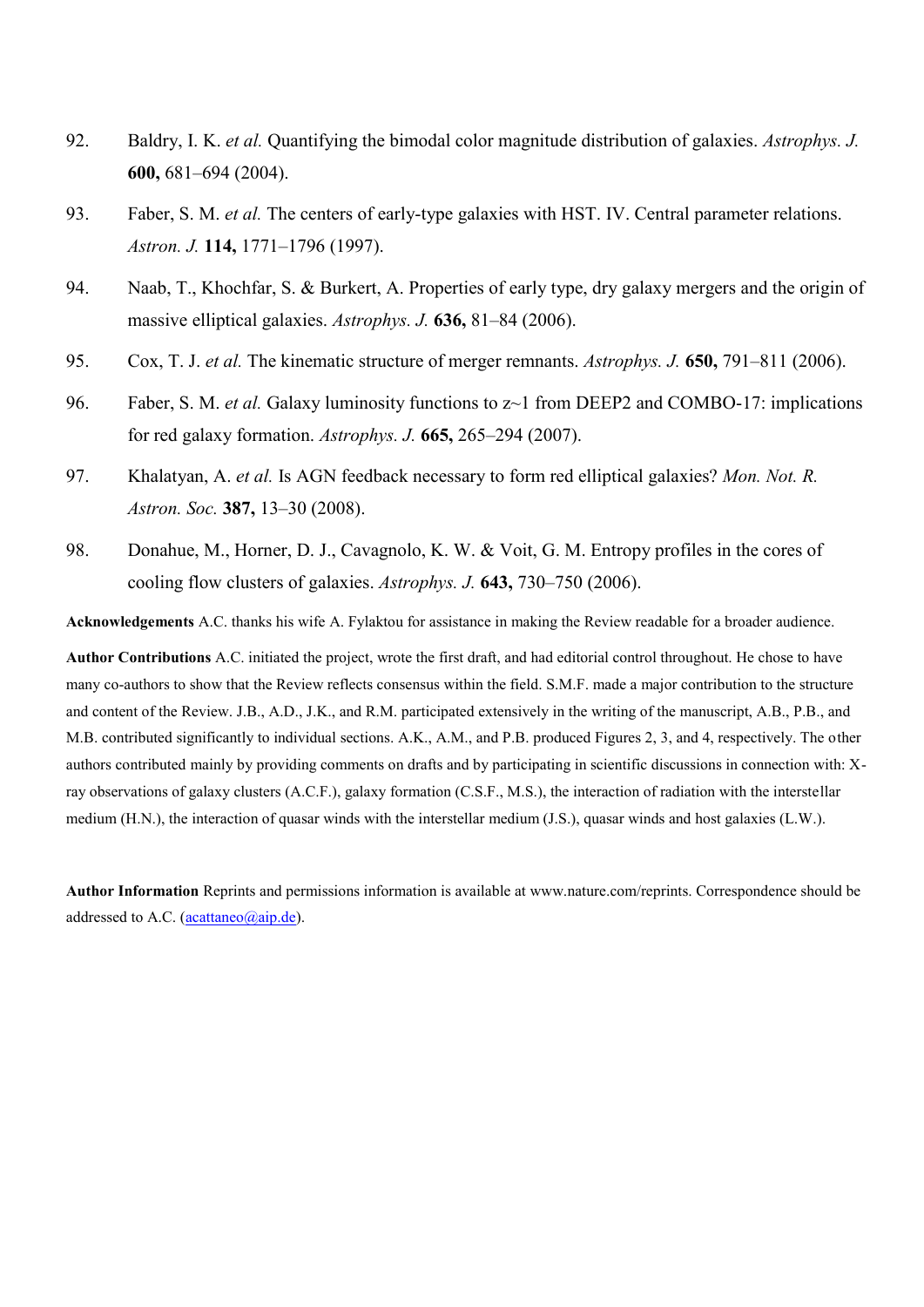

**Figure 1 The galaxy bimodality.** The contours show the galaxy distribution on a stellar mass (M<sub>gal</sub>) - colour diagram (ref 92). The difference between ultraviolet luminosity and red luminosity, quantified by the magnitude difference *u* − *r*, is a colour indicator; larger values of  $u - r$  correspond to redder galaxies. The colour bar has been inserted to convey this notion visually and has no quantitative meaning. Galaxies are classified into two main types: spirals that mainly grew through gas accretion ( $\degree$ S', shown in blue) and ellipticals that mainly grew through mergers with other galaxies ('E', shown in red). 'S0' galaxies are an intermediate type, but we assimilate them to ellipticals. Spirals have central bulges, shown in red, that resemble miniature ellipticals. All ellipticals and bulges within spirals contain a central black hole, shown with a black dot. Moreover, ellipticals and bulges within spirals have the same black-hole mass to stellar mass ratio, of the order of 0.1%. This is why we call them 'bulges' indiscriminately. In contrast, there is no connection between masses of black holes and masses of disks (the galactic component shown in blue). Spirals and ellipticals are separated by a colour watershed at *u* − *r* ≈ 2 and a mass watershed at  $M_{\text{gal}} \approx M^* \approx 10^{10.5} M_{\odot}$  (ref. 92).  $M^*$  is of the order of *f*<sub>b</sub> $M_{\text{crit}}$ , where  $M_{\text{crit}} \approx 10^{12} M_{\odot}$  is the critical halo mass for gas accretion and  $f_b \approx 0.17$  is the cosmic baryon fraction. Spirals form a sequence where the bulge-to-disk ratio tends to grow with  $M_{gal}$  (Sc, Sb, Sa). Ellipticals have two subtypes<sup>57,93</sup>: giant ellipticals with smooth low-density central cores formed in mergers of galaxies that have long finished their gas (°E core')<sup>94</sup> and lower-mass ellipticals with steep central light cusps formed in mergers of galaxies that still have gas ('E cusp')<sup>95</sup>. Whereas core ellipticals formed all their stars over a short time span at high redshift<sup>42</sup>, the formation of the lower-mass cuspy ellipticals from the 'quenching' and reddening of blue galaxies continues to low redshift $96$ .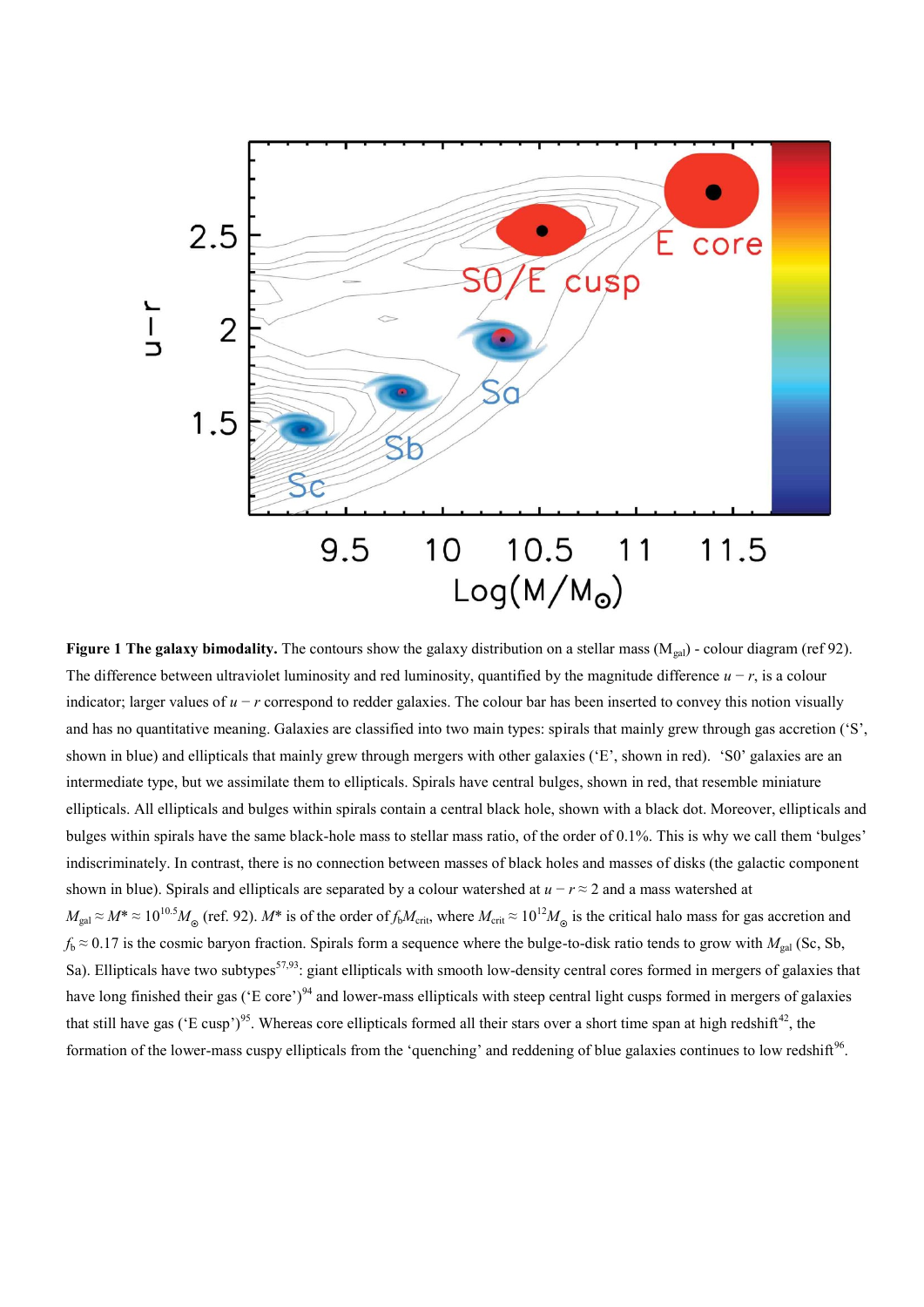

**Figure 2 A computer simulation of the formation of an elliptical galaxy**. The nine panels illustrate the formation of an elliptical galaxy<sup>97</sup> by showing how the dark matter (left column), the gas (centre column) and the stars (right column) are distributed at three epochs in the expansion of the Universe: when the Universe was  $1/5$  of its current size (redshift  $z = 4$ ), when the Universe was 1/3 of its current size  $(z = 2)$ , and today  $(z = 0)$ . The gravity of the dark matter dominates the evolution on large scales (left column). As time passes, the Universe becomes lumpier because the dark matter clumps via gravity into haloes (bright orange spots in the left panels). The centre column zooms into the region around and inside a halo to show what happens to the gas. The halo radius is shown as a white circle, and the gas is colour-coded according to its temperature: blue is cold, green (and red) is hot. Initially the halo is small, and the gas streams into the halo down to its centre in cold flows. When the halo reaches the critical mass  $M_{\text{crit}} \approx 10^{12} M_{\odot}$  ( $z = 2$ ), the gas begins to form a hot atmosphere (green); eventually, all the gas within the halo is hot  $(z = 0)$ . The right column zooms in even further to show the visible galaxy formed by the gas fallen to the centre. The galaxy is initially a blue spiral  $(z = 4)$ . It starts to become red when the halo gas starts to be hot  $(z = 2)$ . By then, its halo has merged with neighbouring haloes to form a galaxy group. Mergers with companions eventually transform the galaxy into an elliptical  $(z = 0)$ .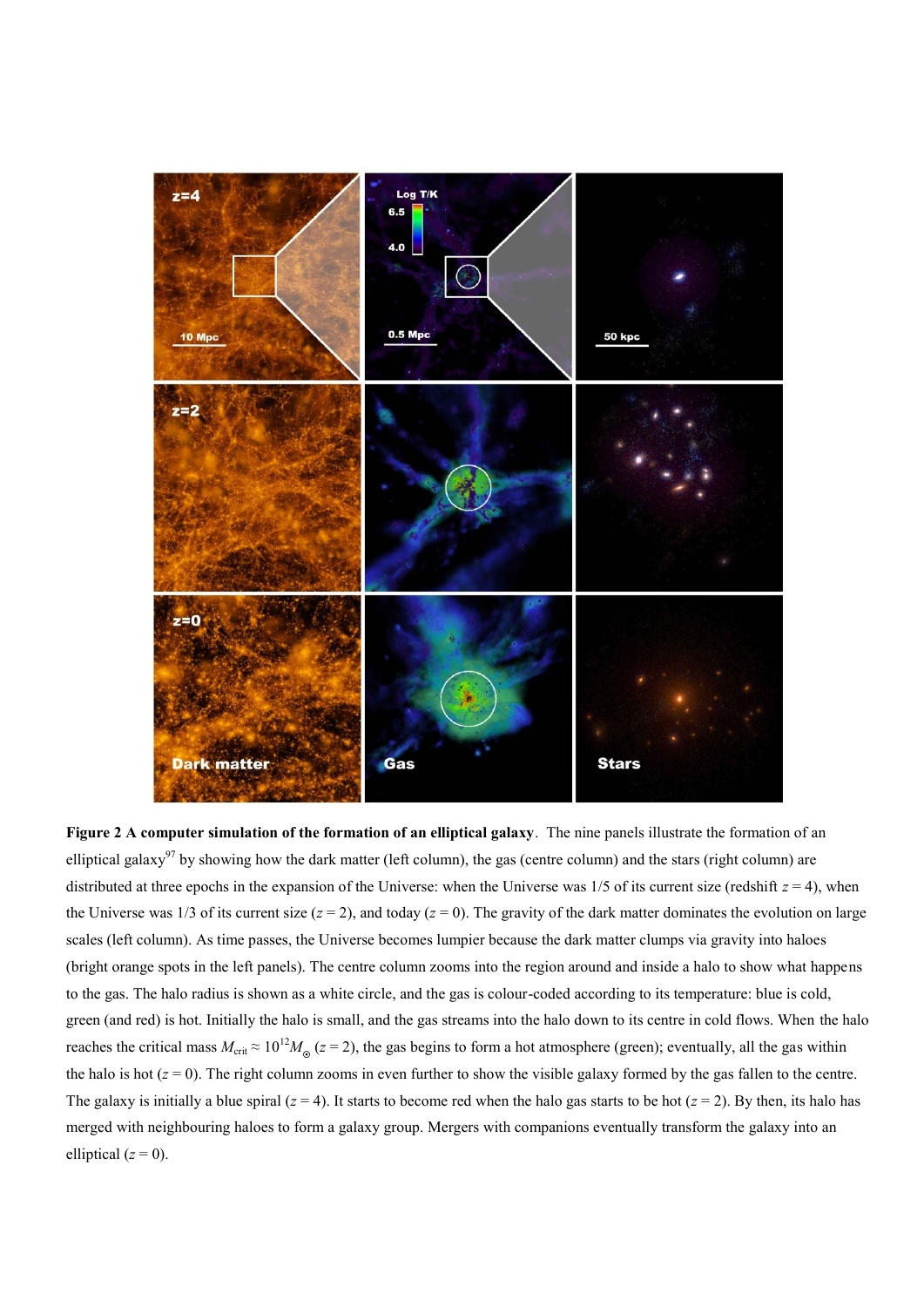

**Figure 3** The entropy of the intracluster medium in spherical shells of radius *r*. We define entropy as  $K = kTn^{1/(r-1)}$ , where  $\gamma$ is the gas adiabatic index. For an ideal gas, this definition is related to the standard one,  $\Delta S = \Delta Q/T$ , by the transformation  $s = \ln \frac{Q}{T}$  $K^{1/(\gamma-1)}$  + const., where *s* is the entropy *S* per unit mass ( $\Delta S$  is the entropy variation that corresponds to a heat injection  $\Delta Q$ ). Observed entropy profiles of cool-core clusters<sup>98</sup> (red dotted lines) differ substantially from theoretical predictions for a pure cooling flow model (black solid line) but become broadly consistent with theoretical predictions if an entropy pedestal of 10 keV cm<sup>2</sup> is added to the latter (dashed black line). The discrepancy with predictions of pure cooling flow models is even larger in non-cool-core clusters, which have central entropies up to 700 keV cm<sup>2</sup> (for example, 3C 129). A new study by three of us (A.M., A.B. and A.C., unpublished results) resolves entropy profiles of NGC 507 and NGC 6166, the cD galaxy of A 2199, at small radii and finds that the pedestal is actually a shelf. The entropy decreases again at small radii. Both galaxies have half-light radii of ~10 kpc. We also show the radiative cooling times  $t_{\text{cool}}$  that approximately correspond to the entropies on the *y*-axis of the diagram. The dependence of  $t_{\text{cool}}$  on *K*,  $t_{\text{cool}} = 3/2K^{3/2}/(\Lambda\sqrt{kT})$  for  $\gamma = 5/3$ , is stronger than that on *T* because of the exponent 3/2 and because the range of entropies within a cluster and among clusters is much larger than the corresponding range of temperatures.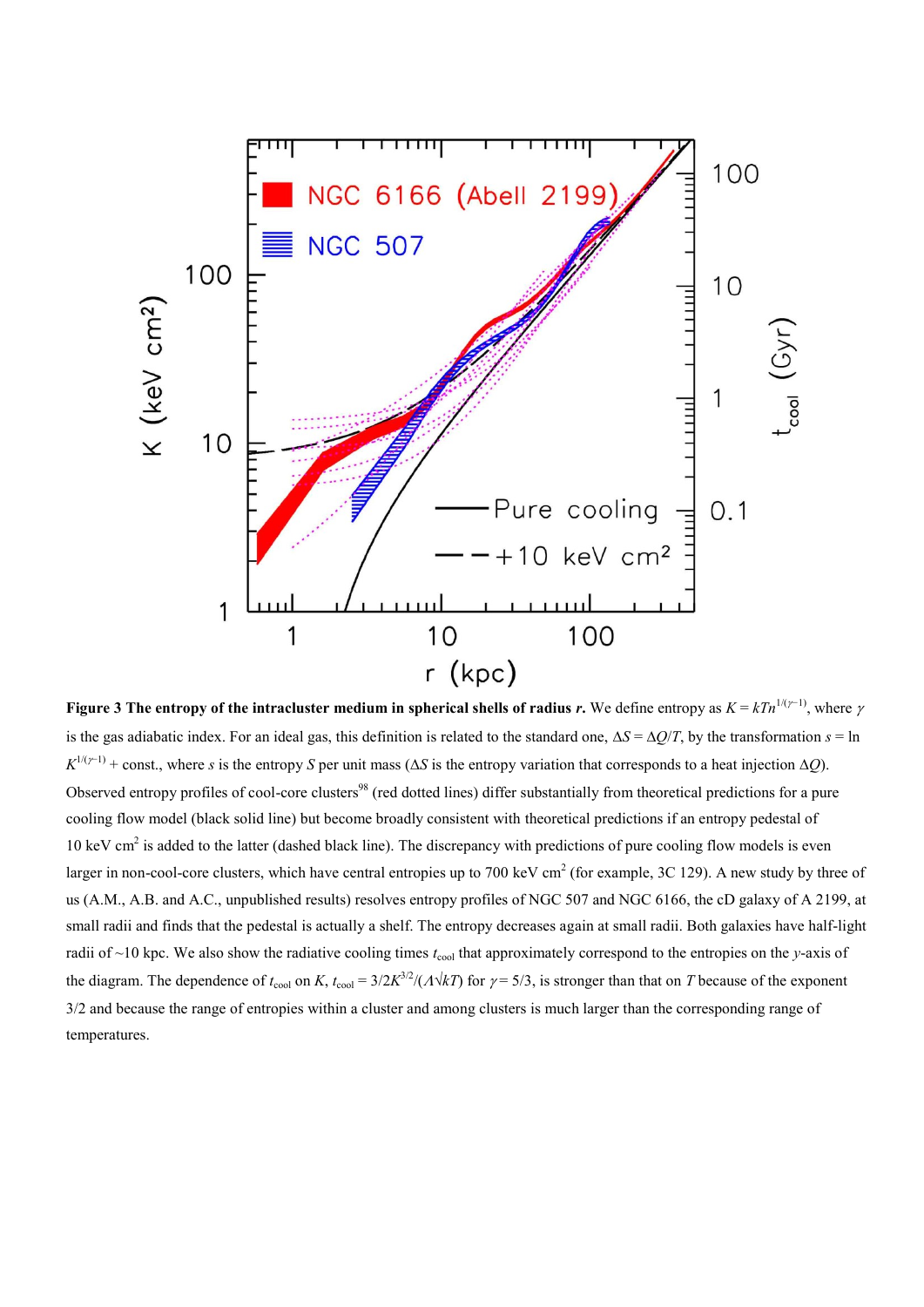

**Figure 4 Optical, radio and X-ray images of the Perseus cluster**. The optical image (bottom right panel) shows the Perseus galaxy cluster and its cD galaxy, the radio galaxy Perseus A. The radio images (bottom middle panel, and contours on main panel) show the lobes of relativistic synchrotron emitting plasma inflated by the jets that come out of the central nucleus. The Xray images (main panel and bottom left panel) show the ambient hot gas (intracluster medium), colour-scaled such that higherenergy X-rays (hotter gas) are bluer and lower-energy X-rays (cooler gas) are redder (the X-ray and radio data are from ref 45). This is one of the most dramatic images of the cavities and ripples created by AGN in the surrounding gas. The regions of higher radio luminosity are dimmer in X-rays because the expanding lobes have displaced the ambient gas. The rims of the radio lobes are X-ray bright and are cooler than the surrounding gas. This is more obvious if one looks to the left of the spot where the jet directed downward terminates. A third X-ray cavity has the shape of an arch and is visible at the top right corner. This is called a ‗ghost' cavity because it is invisible in radio, and it was generated during a previous burst of activity. The pink brush strokes running perpendicular to the arch are cold gas flowing around the cavity. The blue structure to the north of the active nucleus is due to absorption in an infalling system in front of Perseus A. This feature appears because higher-energy X-rays are more penetrating.